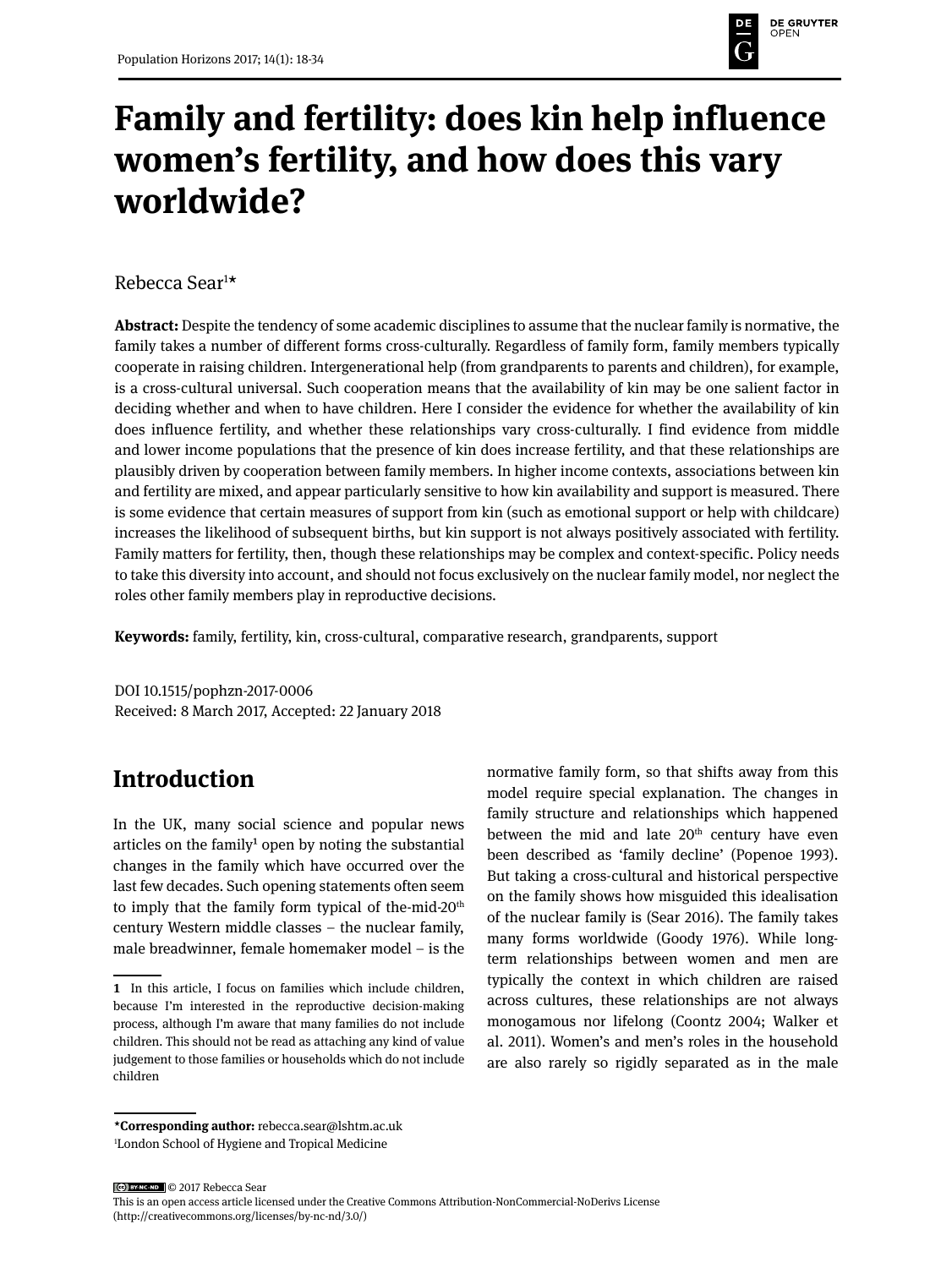breadwinner-female homemaker model (Kaplan and Lancaster 2003). More commonly, women and men contribute to both the household economy and raising children – though there is often a sexual division of labour such that women and men have complementary, rather than identical, roles in both productive and domestic labour; nor do women and men always make equal contributions to both spheres (Kaplan et al. 2009; Hewlett 2000). Nuclear families are also rarely autonomous (or 'isolated'): other family members often coreside with adult women and men, and invariably contribute to raising children in some way, even if not coresident (Hill and Kaplan 1999). It is the importance of the extended family which this paper will focus on.

The extended family has by no means been entirely neglected in social science research. There is a particularly rich seam of research on kin in anthropology (Shenk and Mattison 2011), and in some branches of demography (Caldwell 1978; Ruggles 1986; Laslett 1988; Burch and Gendell 1970). Researchers focusing on contemporary European and Europeanorigin populations have tended to emphasise the nuclear family, however, perhaps partly because of the assumption that the isolated, male-breadwinner family has been common in Western Europe for some centuries. While there is recognition in recent years of the importance of intergenerational relationships in European populations, this is often justified by the assumption that intergenerational relationships are only now becoming particularly important, as populations age and lifespans are extended (Dunifon 2013; Bengtson 2001). These assumptions about the historical predominance of the isolated nuclear family in Europe, and the novelty of important intergenerational relationships, are now being challenged on several fronts (Basu 2017; Crompton, Lewis, and Lyonette 2007; Fortunato 2017). This paper, too, questions whether this model is ever a particularly useful model of the human family. Instead, I use a theoretical framework not from social science but from evolutionary biology, which assumes that intergenerational relationships, and other relationships with extended family members, are of great importance in all human societies. This framework has important policy implications, since research informed by it has found considerable evidence that family members have significant influences on each other's health, wellbeing and fertility.

Evolutionary social scientists are interested in extended families, and how they influence demographic and health outcomes, because kin selection theory states that genetic relatives will have a vested interest in improving each other's fitness, in evolutionary terms; for example, by improving each other's health, wellbeing and reproductive success (Hamilton  $1964$ )<sup>2</sup>. Of particular relevance to this paper is the related hypothesis that humans are 'cooperative breeders', that is, mothers *require* help to raise children because of the high costs of raising children in our species (Hrdy 2009; Hrdy 2005; Reiches et al. 2009). This help is most likely to come from relatives, because of kin selection (though not exclusively). Our children have long periods of childhood dependency, and also come along relatively rapidly, because of our short inter-birth intervals, compared to closely related ape species. This means that mothers must care for multiple dependent children, at different developmental stages, simultaneously; a burden of care they likely can only manage by using the help of fathers, grandparents, older children, other relatives and sometimes non-relatives. If the cooperative breeding hypothesis is correct, then the 'typical human family' is one in which there is considerable cooperation between family members, within and outside the nuclear family, in supporting one another to raise children.

# **Potential policy implications of the cooperative breeding framework**

The cooperative breeding framework has implications for contemporary societies, not least in that policy which assumes the nuclear family, male breadwinnerfemale homemaker model is the norm is unlikely to suit individuals' evolved preferences. If we have evolved to raise children in the context of cooperative networks of kin then policies which emphasise only the nuclear family may have adverse consequences, in that a lack of suitable support from outside the nuclear family may adversely affect the health and wellbeing of both children and parents, and reduce fertility rates (Hrdy 2009). There is now substantial evidence that the presence of supportive family members other than

**<sup>2</sup>** More precisely, Hamilton's Rule states that kin will help one another when the costs of helping are outweighed by the benefits of helping, weighted by the coefficient of relatedness (the probability that a gene will be shared between two individuals: which is 0.5 for parents and children or siblings; 0.25 for grandparents and grandchildren, etc).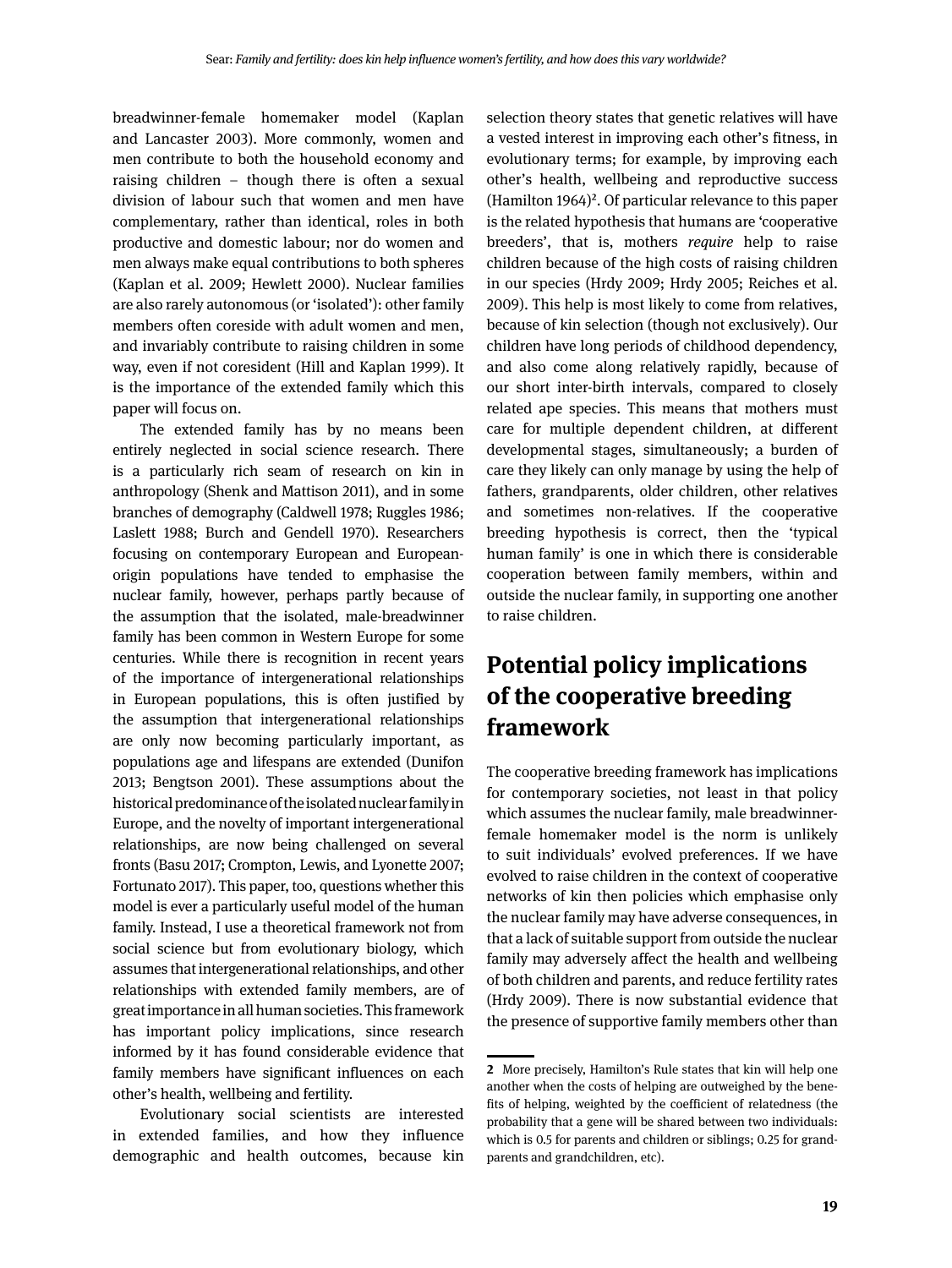parents, particularly grandmothers, improves child health in high mortality populations (Aubel, Toure, and Diagne 2004; Sear and Mace 2008; Hawkes, O'Connell, and Blurton Jones 1989; Bezner Kerr et al. 2008; Douglass and McGadney-Douglass 2008). Even in societies where children's physical health needs are largely met, the mother-centred childrearing idealised in the nuclear family model (Robert A LeVine 2014; Otto and Keller 2014; Vicedo 2013) may reduce children's ability to learn social skills and successfully develop relationships with multiple individuals beyond the mother (Hrdy 2009). It may also affect their ability to pick up childrearing skills themselves by practising on their younger siblings (Sear 2016); older siblings are likely to be one valuable resource mothers have typically had to help them raise younger children, since sibling childcare is common in high fertility societies worldwide (Kramer 2005). If contemporary child-rearing practices fail to recognise the importance of multiple caregivers for developing interpersonal skills, then empathy and the quest Hrdy (2009) cautions that '*Compassion and the quest for emotional connection will fade away as surely as sight in cave-dwelling fish*'.

Parents' health and wellbeing may also suffer, if they are expected to raise children with little help from outside the nuclear family. Postnatal depression in mothers, for example, is a significant public health concern in industrialised populations (Wisner, Chambers, and Sit 2006), and has been proposed to result from an evolutionary 'mismatch' between our evolved preferences for a supported childrearing environment, and contemporary practices which isolate mothers away from necessary support (Hahn-Holbrook and Haselton 2014); it has recently been shown to reduce the likelihood of subsequent childbearing (Myers, Burger, and Johns 2016), illustrating the potential consequences of such practices for fertility. Kin support also allows women to fulfil preferences for combining work and family life (Hakim 2003): grandparental childcare increases women's labour force participation quite substantially in the UK (Kanji 2017). Fathers' health and wellbeing, too, may suffer from the expectations of being able to single-handedly support a family, a heavy burden which has not been expected of most fathers throughout human history (Gray and Crittenden 2014; Silverstein, Auerbach, and Levant 2002; Durette, Marrs, and Gray 2011). While the benefits of receiving support are easy to understand, there is even some evidence that the health and wellbeing of those

providing support (specifically, the grandparental generation) is improved if they are involved in caring for others (Hilbrand, Coall, Gerstorf, et al. 2017; Hilbrand, Coall, Meyer, et al. 2017), suggesting the benefits of family support may be felt by all the family.

The cooperative breeding framework also has implications for fertility. If parents have to bear the high costs of raising children without sufficient support, then family size will be low. This has been proposed to be one factor influencing the demographic transition from high to low fertility in Western Europe: the increase in geographic mobility associated with industrialisation resulted in dispersed kin networks, reducing support for childbearing (Turke 1989; Newson et al. 2005). Low fertility will then perpetuate itself, not just because small families provide fewer avenues for supporting parents, but also perhaps by diminishing parenting knowledge and skills, which may reduce the likelihood of having children, or having many children. The childrearing periods of successive generations may be separated by years or decades in low fertility societies, unlike the overlapping or almost overlapping childbearing periods in high fertility societies. This will contribute to a lack of practice or observation of raising children that parents in societies which idealise the nuclear families have about raising children, as childrearing increasingly goes on behind closed doors. The importance of the extended family therefore extends to a range of policy-relevant areas.

This broad brush description of human families is not meant to dismiss the considerable variability across human societies in the nature of family relationships. Marriage, residence, inheritance and migration patterns vary so that individuals may have greater or lesser contact with different family members. For example, though evidence suggests that throughout most of human history, residence patterns were very fluid (Hill et al. 2011), many modern societies have norms or practices which mean that women are more likely to live with, or close by, either their husband's kin (patrilocality) or their own (matrilocality). Residence patterns also vary in that extended families typically live together in some societies, though this may take a variety of different forms, for example: 'stem' families where grandparents live with one adult child, spouse and grandchildren; or 'joint' families where several adult siblings may live together with spouses, children and grandparents (Ruggles 2010). In other societies, households consisting only of nuclear families are more common. The cooperative breeding framework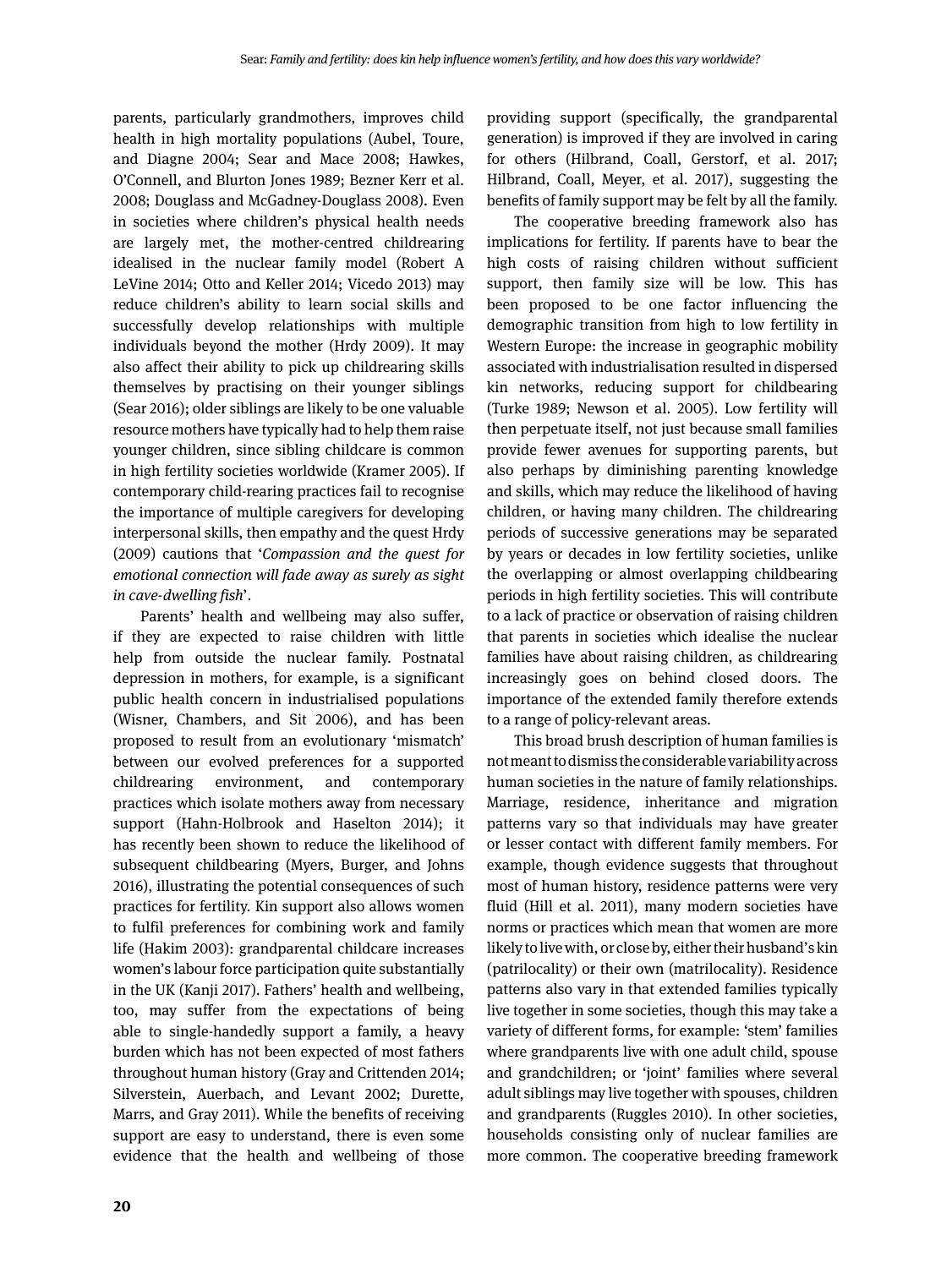suggests that women get help from others flexibly, so that while help for childrearing is universal, exactly who helps women raise children may vary between societies, between individual women, and over time, depending on who is willing and available to help, and may also include help from individuals who are not related to the mother or child (Courtney L Meehan, Helfrecht, and Quinlan 2014; Hill and Hurtado 2009; Mace and Sear 2005).

This variability includes variation in the role of fathers (Hrdy 2000b; Hrdy 2008). Polygyny (one man with several female partners) is common and polyandry (one woman with several male partners) not uncommon in cultures across the world, and divorce rates are variable. Even long-term relationships between mothers and fathers don't necessarily involve coresidence, though they may involve close relationships between fathers and children (Gray and Brown 2015; Flinn 1992; Mattison, Scelza, and Blumenfield 2014). So, although fathers very often support women's reproduction, not all men invest heavily in their children, and exactly what they do for their partners and children can vary between men and societies. In contrast to the male breadwinner model, this may include direct childcare or other domestic labour, alongside providing food and other resources, and housing or protection (Gettler 2016).

Even maternal relationships with children are not uniform across societies (Hrdy 2000a). Despite an assumption of universal and unwavering 'mother love', there is substantial evidence that maternal investment is contingent on a range of factors, and may be withdrawn if that investment may harm the mother's own health or that of her other children (Hrdy and Sieff 2015). We are one of the few primate species where infanticide by mothers is known to occur occasionally (Daly and Wilson 1984). It is perhaps not a coincidence that another exception are callitrichids (marmosets and tamarins); small south American monkeys who are also among the few other mammals that practice cooperative breeding (Hrdy 2016). When raising children is as costly as it is in our species (and callitrichids, who frequently give birth to twins), then mothers may be better off withdrawing investment in a child with few chances of survival, and waiting until a better opportunity to have a child presents itself. Infanticide is a rare event, of course. For the vast majority of children, mothers do invest intensively in their children in early life, but even this investment wanes as children grow and as mothers delegate childrearing to other individuals. The sharing of childcare for babies is certainly not uncommon crossculturally (Ivey 2000), and once children are weaned they may spend their time predominantly in the care of individuals other than the mother, even sometimes being fostered out, so that their care becomes entirely the responsibility of others. Fostering has in fact been described as a form of 'dispersed cooperative breeding' (Scelza and Silk 2014).

Policy-makers therefore need to recognise the diversity of family forms, and that diversity exists in relationships between mothers, fathers, children and other individuals. Children can be raised successfully in a wide range of family arrangements. An exclusive focus on the nuclear family, where mothers are primarily responsible for childcare, and fathers are the only other contributors to the family, risks being an inappropriate and unhelpful model for many (perhaps all) families, especially if families which clearly 'deviate' from this norm are demonised. Such a focus may even decrease health, wellbeing and fertility for most (perhaps all) families, since the rarity of the isolated nuclear family worldwide suggests it may not provide an optimal environment in which to raise children.

# **Do kin influence fertility, and why?**

For the rest of this paper I focus on the question of whether and how kin influence fertility, drawing particularly on my recent work in this area, funded by the European Research Council (ERC). Fertility rates have declined almost worldwide in relatively recent history, so that global fertility is now only about 2.5 children per woman<sup>3</sup>. The fertility of many high income populations is considerably lower, and below replacement level (the level needed to maintain population size). This has led to concerns both about how to cope with aging populations (Harper 2000), and why women are not fulfilling their fertility intentions, which are typically higher than achieved fertility, in these populations: the gap between women's intended and achieved fertility has been described as an 'unmet need for children' (Harknett and Hartnett 2014). Some lower income populations have quite different policy concerns surrounding childbearing, including both how to

**<sup>3</sup>** http://www.prb.org/Publications/Datasheets/2016/2016 world-population-data-sheet.aspx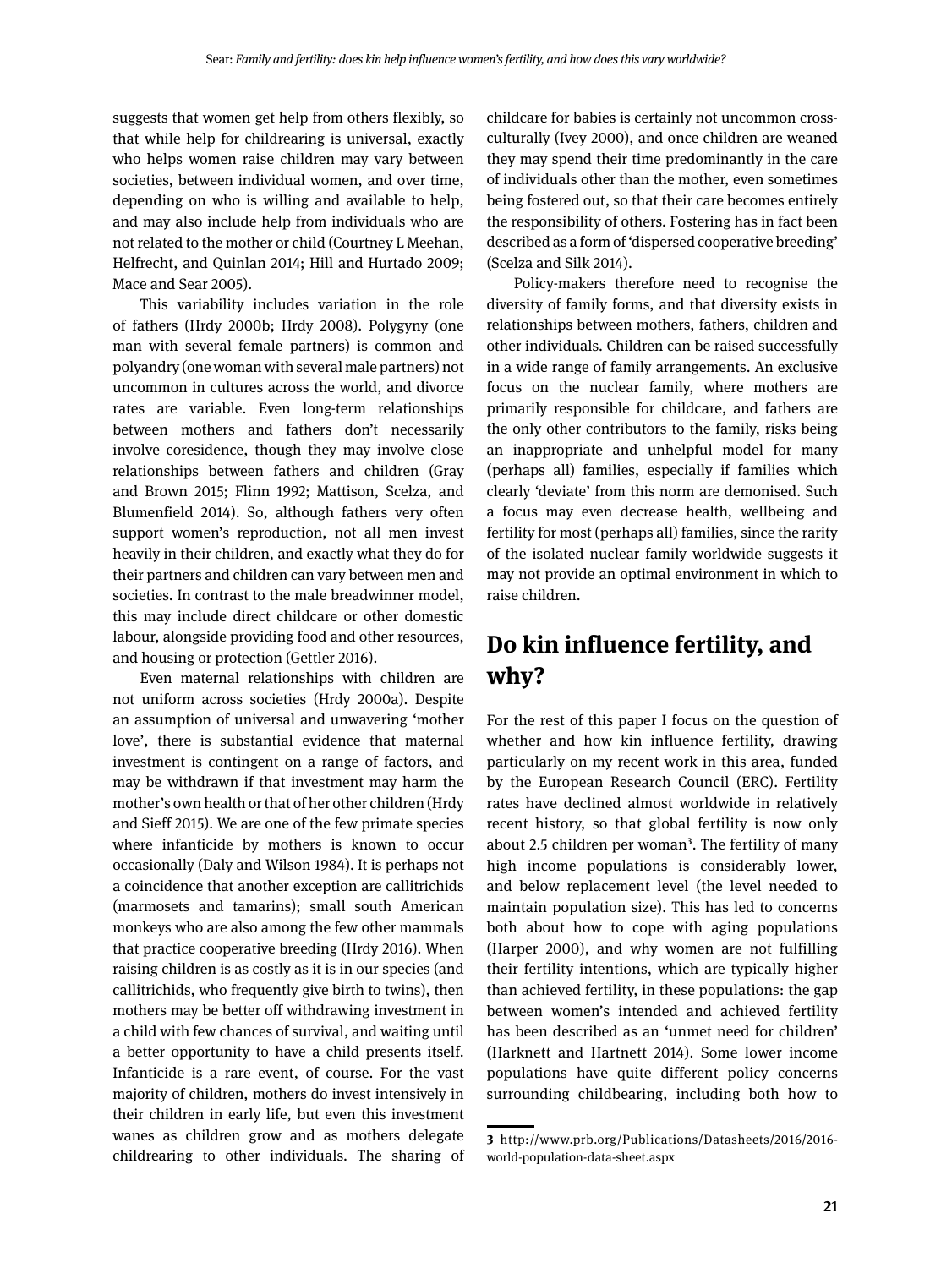reduce the 'unmet need for contraception' (women state preferences for fewer children than they achieve: McAllister et al. 2012) and how to improve the health of children and mothers. In either case, a better understanding of family dynamics, and how women make reproductive decisions may lead to better evidence-based policy.

Though the cooperative breeding hypothesis itself cannot be tested empirically, because in all populations women receive help of some kind in raising children, it is possible to test the corollary hypothesis that women who receive greater amounts of help are able to raise more children than those who receive less help. A more precise prediction is that the availability of helpful kin will be associated with higher fertility, because it reduces the costs of childbearing for women.

Here, I describe some of the results of a project aimed to test that prediction, and to further determine (1) whether positive associations between kin and fertility are plausibly driven by cooperation between kin; and (2) how associations between kin and fertility vary worldwide. Several previous studies have tested the association between the availability of kin and women's fertility. A review of this literature in 2011 found that, overall, there was some support for the hypothesis that kin availability is positively associated with fertility, though this was not universal: some studies showed either no association between kin and fertility, or even a negative association (Sear and Coall 2011). There were also variations in which kin were more likely to be associated with fertility. The availability of a woman's parents-in-law, for example, were more consistently positively associated with fertility than her parents. However, these studies were only able to demonstrate relatively crude associations between kin and fertility, as kin availability was typically measured either simply by survival status (whether a particular relative was alive or dead) or coresidence with women. Correlation doesn't necessarily imply causation, as there are potentially confounding factors which may drive this positive association. For example, kin share genes and environments, so that positive correlations between the survival status of kin and women's fertility may simply reflect a healthy family effect: families which have particularly fortunate genes or environments may both be able to live long lives and have high fertility. The project described here attempted to go beyond previous research to determine whether positive associations between kin and fertility are in fact driven by helping behaviour, as the cooperative breeding hypothesis predicts.

In addition, the project aimed to explore in more detail cross-cultural variation in associations between kin and fertility. While the prediction that kin will be positively associated with fertility is likely to hold across all populations, there may be some variability between populations in which kin help and what kind of help matters, because of the variability between populations in cultural factors, such as marriage and residence patterns, and in demographic factors such as fertility and mortality. All of these factors will affect which kin are available to women. Women may have more access to their husband's kin than their own relatives in patrilocal societies. In low mortality, low fertility societies, grandparents may be particularly important helpers throughout women's reproductive lives; whereas in higher fertility, higher mortality societies, grandparents may be more important early in women's reproductive careers, but older children may become important carers for later born children.

In this paper, I distinguish between 'high income' and 'lower income' populations, which divides human populations into contemporary populations with high levels of economic development, and also low mortality and fertility, such as those in Europe, North America and East Asia; and 'lower income' populations, which include all other contemporary nation-states, of lower and moderate levels of economic development, and also includes historical populations and small-scale societies studied by anthropologists, which are characterised by higher fertility and mortality. Clearly, this masks considerable variation within both categories; a more nuanced approach would be to explore how variation in factors such as income are associated with variation in kin influences on fertility, using the full spectrum of variation of income across different populations. In the absence of sufficient data to yet do this thoroughly, a first step is to explore whether a crude division of societies into high and lower income is helpful in understanding associations between kin and fertility. My reason for choosing this division is because income is an indicator of resource access, and resource access is likely to affect the mechanisms through which kin influence fertility.

In lower income contexts where resources are scarce and women may be malnourished, physiological mechanisms regulating fertility may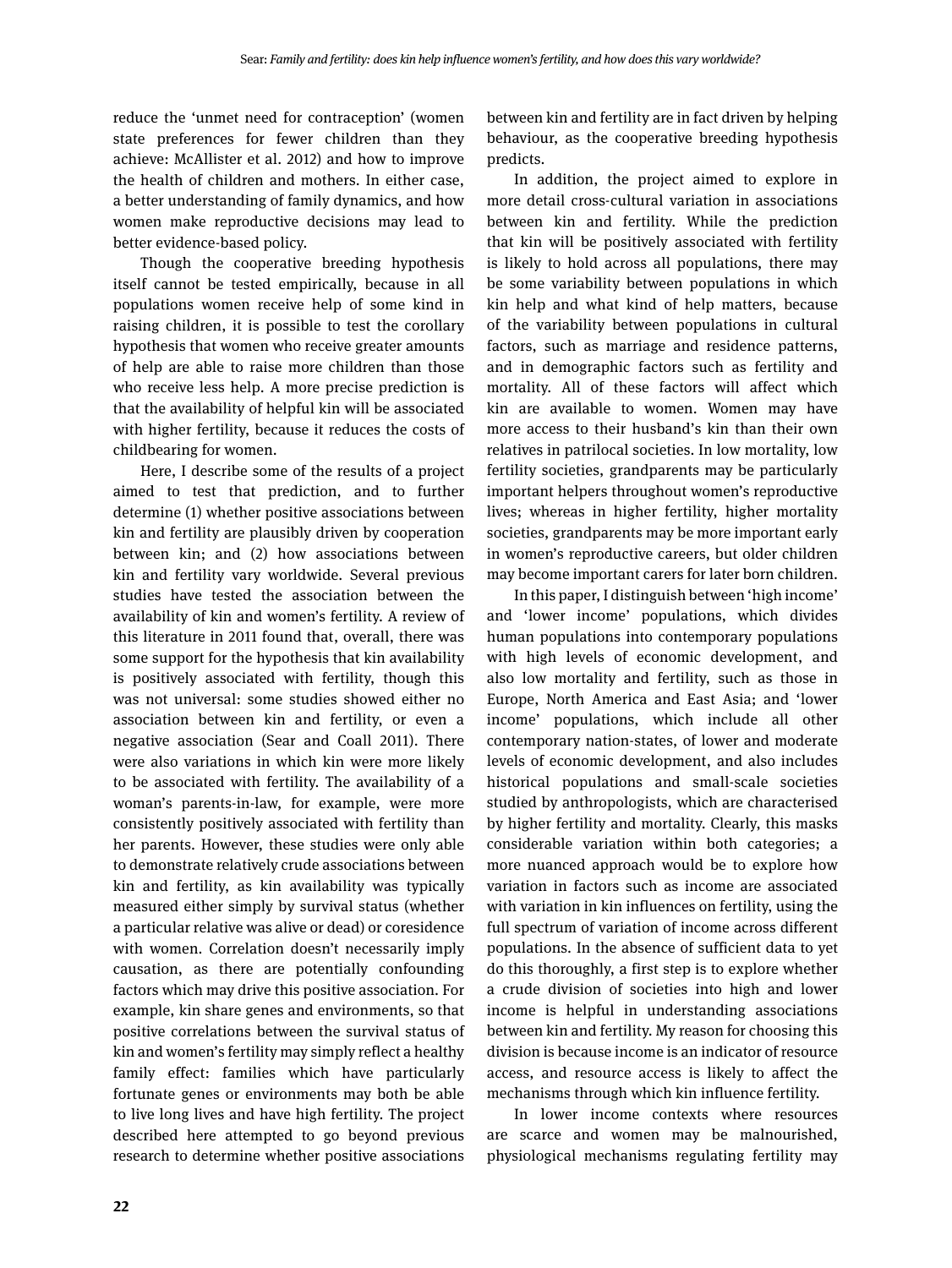be important in mediating relationships between kin and fertility: the help provided by kin may reduce the energetic burden of caring and providing for children, and allow women to conceive more easily (Kramer and Ellison 2010). In higher income populations, it is possible that the presence of helpful kin is less important, because all women have access to sufficient calories to reproduce, and also because women have access to formal institutions (such as paid childcare, or welfare and childcare/education provided by the state) which can potentially substitute for help from kin. However, we still expect that kin will matter even in high income populations: if our psychology has evolved to be sensitive to the presence or absence of helpful kin when making reproductive decisions, then kin availability may be important in the reproductive decision-making process, though may be mediated through psychological rather than physiological mechanisms (McAllister et al. 2016).

Kin presence may also influence fertility through routes other than support which reduces the costs of childbearing (in both high and lower income populations). Kin may provide social information or social pressures to have children (or not), or have them at a particular time, such as information about contraception or reproductive healthcare; or be a source of information about social norms surrounding reproduction (Moya and Sear, n.d.). For simplicity, we don't consider these potential mechanisms further (except briefly in section 6), both because they tend to be harder to measure than the provision of help, and also because they are likely to result in context-specific associations between kin and fertility (i.e. kin may promote fertility in some contexts but reduce fertility in others).

Note that the reproductive decision-making process is not necessarily assumed to be conscious in this framework: evolutionary hypotheses are typically agnostic about exactly how the decisionmaking process works; they simply predict which factors are likely to influence this process (Sear et al. 2016; Sear 2015). Nor does the cooperative breeding framework assume that kin are the *only* factor likely to influence fertility. Reproductive decisions are complex and influenced by many different factors, of which the availability of helpful kin will be just one. The focus is also on women's fertility because the majority of data on fertility relates to women, even though women do not make reproductive decisions in isolation.

# **Kin and fertility in lower/ middle income contexts**

Much research investigating the cooperative breeding hypothesis has focused on lower and middle income contexts, often in small-scale, subsistence societies or historical datasets. These studies have consistently found that the presence of kin other than the mother improves child outcomes, particularly maternal grandmothers and older siblings of the child (Sear and Mace 2008; Bengtsson, Campbell, and Lee 2009; Dong et al. 2017) A related literature has demonstrated that grandmothers and older siblings do have important roles in childcare and supporting mothers in such populations, though the pathway from the presence of kin through the provision of childcare and other forms of help to higher child survival has not been directly tested (Meehan 2008; Meehan, Helfrecht, and Quinlan 2014; Meehan 2005; Gibson and Mace 2005; Kramer 2005; Weisner and Gallimore 1977; LeVine et al. 1996). In such contexts, it is therefore plausible that help from kin in raising children reduces the costs of childrearing for women, and so may result in higher fertility. Research testing whether the presence of kin increases female fertility has shown less consistently positive associations between kin and fertility in these populations, however (Sear and Coall 2011; Tsuya et al. 2010), and where positive associations have been demonstrated, whether there is a causal link between kin availability and fertility is still unclear.

Here I describe two studies conducted during my ERC project which were designed to test the cooperative breeding hypothesis more thoroughly, by investigating the proximate mechanisms through which kin may influence fertility (Snopkowski and Sear 2013; Snopkowski and Sear 2016). We focused particularly on the influence of parents and parentsin-law on a woman's fertility, partly because these are among the most likely helpers of women, but also for reasons of data availability. We analysed data from the 1987 Thailand Demographic and Health Survey (Snopkowski and Sear 2013), and the longitudinal Indonesia Family Life Survey (Snopkowski and Sear 2016); datasets chosen for their relatively detailed data on kin availability and cooperation between kin.

In Thailand, we found positive associations between the availability of kin and fertility, in that women who lived with their husband's kin had more births in total, achieved through shorter birth intervals and a higher likelihood of progressing from one birth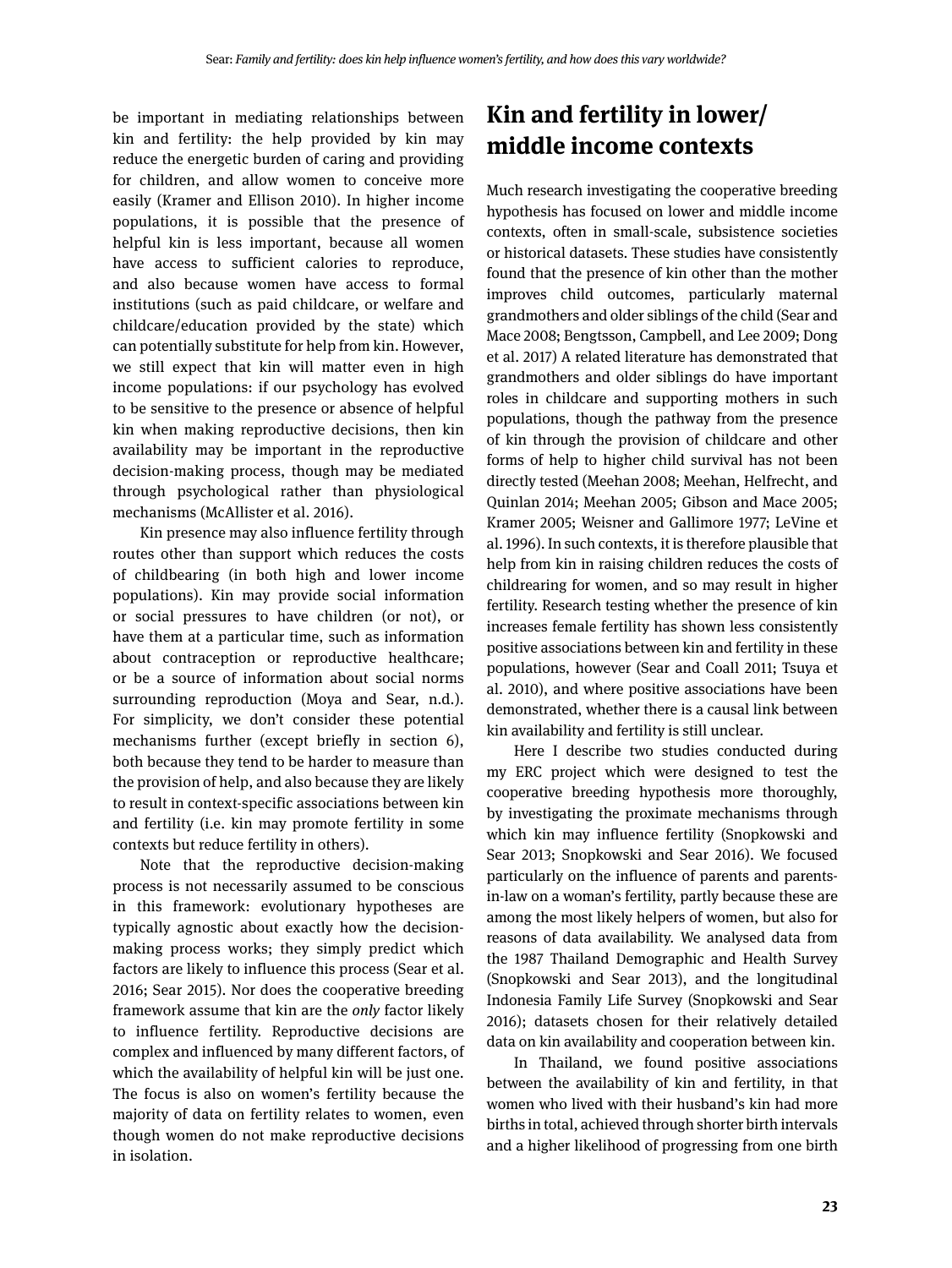to the next, than women who were not coresident with in-laws. Coresidence with her own kin did not have the same positive association with a woman's fertility, though there was some evidence that it did improve the health of her children. For this population, we didn't have data on direct helping between kin, but we did have data on a number of proximate determinants of fertility, that is, factors which are known to influence fertility, and were able to test whether husband's kin acted on fertility through the following pathways: women's labour force participation, both child and maternal health, women's age at marriage, contraceptive use, breastfeeding duration and desired fertility (Snopkowski and Sear 2013). Our analysis suggested that husband's kin do have direct influences on fertility, mediated through earlier age at marriage and delayed initiation of contraceptive use, and possibly shorter breastfeeding duration and decreased labour force participation, but not maternal or child health. This provides some evidence that kin influences on fertility are plausibly causal, since we were able to demonstrate not just crude associations between kin availability and fertility outcomes, but also that these associations are driven by associations between kin availability and several proximate determinants of fertility. But this analysis still doesn't tell us exactly how husband's kin may influence these proximate determinants of fertility, nor does it speak directly to the prediction that is it help from kin which increases women's fertility.

The longitudinal nature of the Indonesian dataset, and its very detailed information on intergenerational transfers, did allow us to test directly whether kin availability influences fertility through the provision of help (Snopkowski and Sear 2016). We had data on the geographic proximity of kin: not just whether they were alive or not, or coresident or not, but how far away they lived from their adult daughters and daughters-in-law. We also had data on contact frequency and helping behaviour between kin, in terms of financial resources and help around the house. We first confirmed that parents and parentsin-law do frequently provide help to adult children in this population, though parents tend to provide more help than parents-in-law. This help was not divided equally among all adult children, though, but directed towards those most in need of help, for example, those who had young children of their own; also, financial help was more often provided to adult children who were relatively poor; and household help was more likely to be provided to adult daughters who worked

outside the home (Snopkowski and Sear 2015). This illustrates an important but under-appreciated point: the provision of help may be determined by the need of recipients. This may confound any analysis of the influence of kin on child or fertility outcomes, as it's possible that in some cases the receipt of high levels of help from kin may indicate poor condition on the part of recipients, instead of increased resources being available to the recipient which can then be directed towards increasing fertility or improving child outcomes.

We then demonstrated that help provided by the grandparental generation does mediate positive associations between kin availability and fertility. For all four types of kin – mothers, fathers, mothers-inlaw, fathers-in-law – we found that more help from each relative was associated with a higher probability of a subsequent birth, though these associations were stronger at lower parities (Snopkowski and Sear 2016). Our mediation analysis then demonstrated that positive relationships between measures of kin availability (i.e. geographic proximity) were *only* seen when kin provided help; again these relationships that were broadly observed for all four types of kin, though were strongest for mothers-in-law. This is an important result, as it is the first study, to our knowledge, to demonstrate empirical evidence that the association between kin and fertility is driven by the provision of help. This suggests that such associations cannot simply be dismissed as an artefact of shared genes or environment between kin.

# **Kin and fertility in higher income populations**

Relatives clearly still help one another in higher income populations, but patterns of help show some differences, as well as similarities, compared to help in lower/middle income contexts. Grandparents are still important carers of grandchildren, given substantial evidence of their involvement with grandchildren (Coall and Hertwig 2010; Coall, Hilbrand, and Hertwig 2014; Glaser et al. 2013); and grandfathers may be relatively more important in providing grandparental investment in higher, versus lower, income contexts (Coall et al. 2016; Buchanan and Rotkirch 2016). There is less evidence that grandparental care improves child wellbeing in such populations, partly because there is less variation in clear cut measures of wellbeing such as health and survival, though there is some evidence that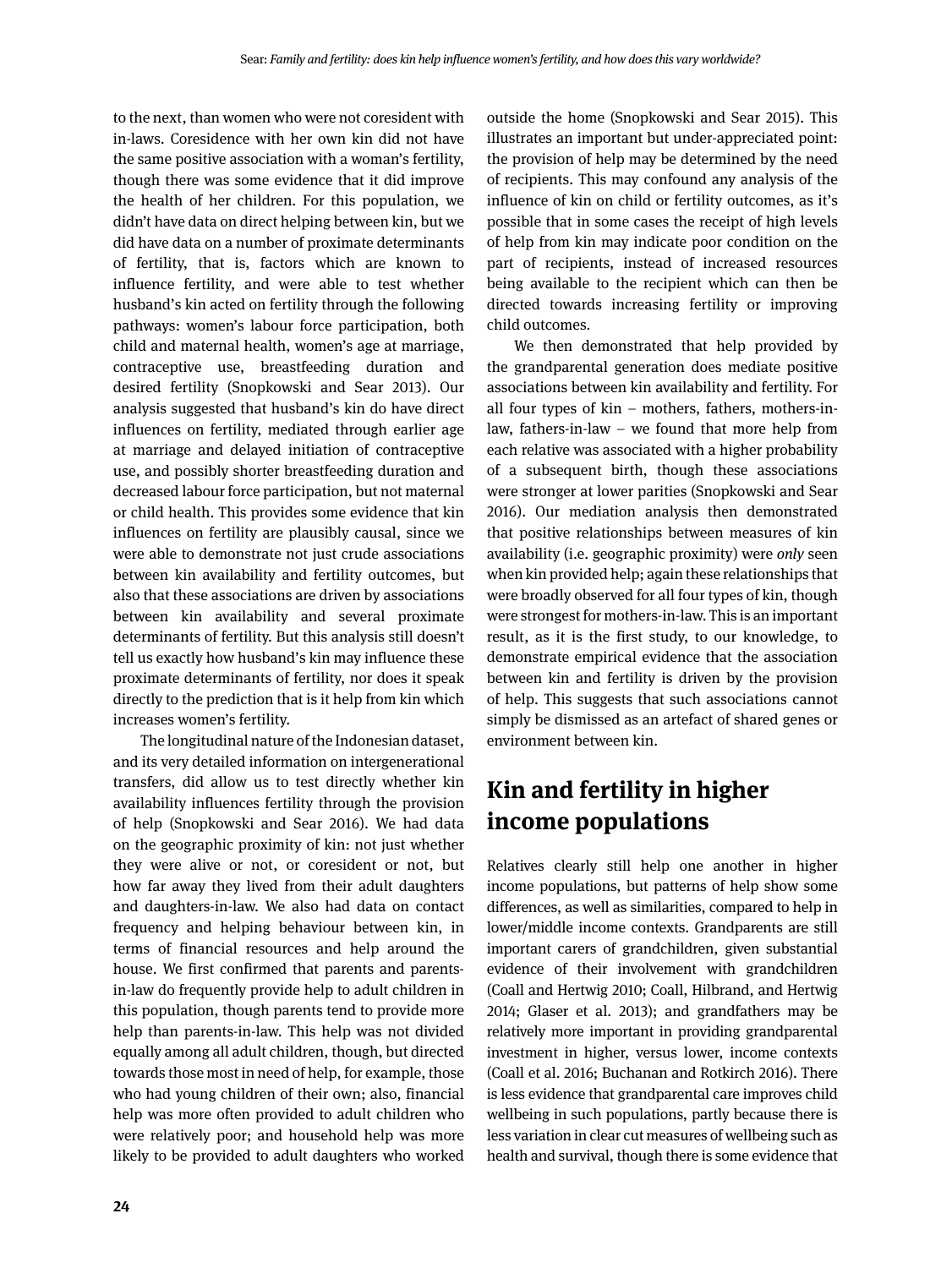grandparental involvement improves psychological or cognitive outcomes (Coall and Hertwig 2011; Yorgason, Padilla-Walker, and Jackson 2011; Baydar and Brooks-Gunn 1991). Older siblings of children are no longer important, however, given low fertility rates and norms which have effectively extended childhood still further – children in high income populations are required to spend long periods in education, and are not considered competent in adult roles, including the care of younger children, until a relatively late age. Instead, mothers substitute in help from other individuals, notably formal sources of help, including paid childcare but also childcare, education, healthcare and other resources provided by the state.

Father involvement may also be relatively important, in at least some contexts in high income populations. Given small family sizes and geographical mobility, some women may have to rely particularly on help from partners in raising children, because of a relative lack of available kin. The importance of men's roles in the domestic sphere in affecting fertility decision-making has been emphasised in a number of recent papers, both empirical and theoretical (Esping-Andersen and Billari 2015; Kan and Hertog 2017; Testa 2007). Rather than paternal involvement in childcare representing a new development in human history, however, this is likely more of a return to a more typical human pattern of sexual divisions of labour, with both women and men contributing both productive and reproductive labour. Simultaneously, however, some high income populations have relatively high rates of non-marital childbearing and divorce, so that many fathers live apart from their children, though may still invest substantially in their children. This too is not new in human history, given our demonstrable ability, across human history, to manage family relationships flexibly, and to make use of the help of extended family and unrelated individuals in childrearing.

Differences in the availability of help, as well as lower fertility, potentially make investigating kin influences on fertility more complicated in higher income populations. Low fertility may mean that kin help is less important, if kin help is primarily used to help support large family sizes. Women may also be able to compensate for a lack of kin support through formal means of support, making it harder to observe kin influences on fertility. Counter to these arguments is that formal forms of support may be (considered) less high quality than kin support. For example, paid childcare or formal education involves a high ratio of children to carers/educators, unlike kin care which may be one-on-one. Mothers and fathers may also have a greater need for advice and support from kin given that children are typically assumed to need very high levels of investment to thrive in high income populations, and that parents may have little experience with childcare before having children of their own. Further, our evolved psychology may still assume that supportive kin networks are vital for raising children successfully, so that we are reluctant to have children without such networks around us.

The empirical evidence on associations between kin and fertility in high income populations shows a mixed pattern of results (Schaffnit 2015). While several studies have found positive associations between kin and fertility, others found no relationships between these two variables, and a handful even found negative relationships between kin and fertility (Mathews and Sear 2009; Mathews and Sear 2013; Waynforth 2011; Kaptijn et al. 2010; Aassve, Meroni, and Pronzato 2012; Del Boca, Piazzalunga, and Pronzato 2014; Rindfuss et al. 2007; Kertzer et al. 2009; Balbo and Mills 2011). A problem with this literature is that the studies, at least those from Europe/US, are very diverse: a range of different fertility measures are used as the outcome variable (age at first birth, length of birth intervals, total number of children), different measures of kin support/availability are used (often geographic proximity or coresidence, but some studies used a variety of different measures of practical help or emotional support). Research on high income Asian populations found a more consistently positive influence of kin presence on fertility (Thornton et al. 1986; Tsay and Chu 2005; Chi and Hsin 1996; Fukukawa 2013; Nosaka 2009), perhaps because these studies were more uniform: typically measuring the impact of coresidence with parents-in-law on interbirth intervals (Schaffnit 2015).

Below, I briefly report on two analyses which examined kin influences on fertility in high income contexts, with the aim of providing a more detailed understanding of these relationships, in particular, whether these relationships differ for women in different socio-economic groups. High income populations are socioeconomically very diverse and often unequal. This heterogeneity needs to be taken into account given that we know that different SES strata differ both in their fertility behaviour and patterns of helping between kin (because of different levels of geographic mobility, for example: Nettle 2011), such that kin influences on fertility may differ between SES strata.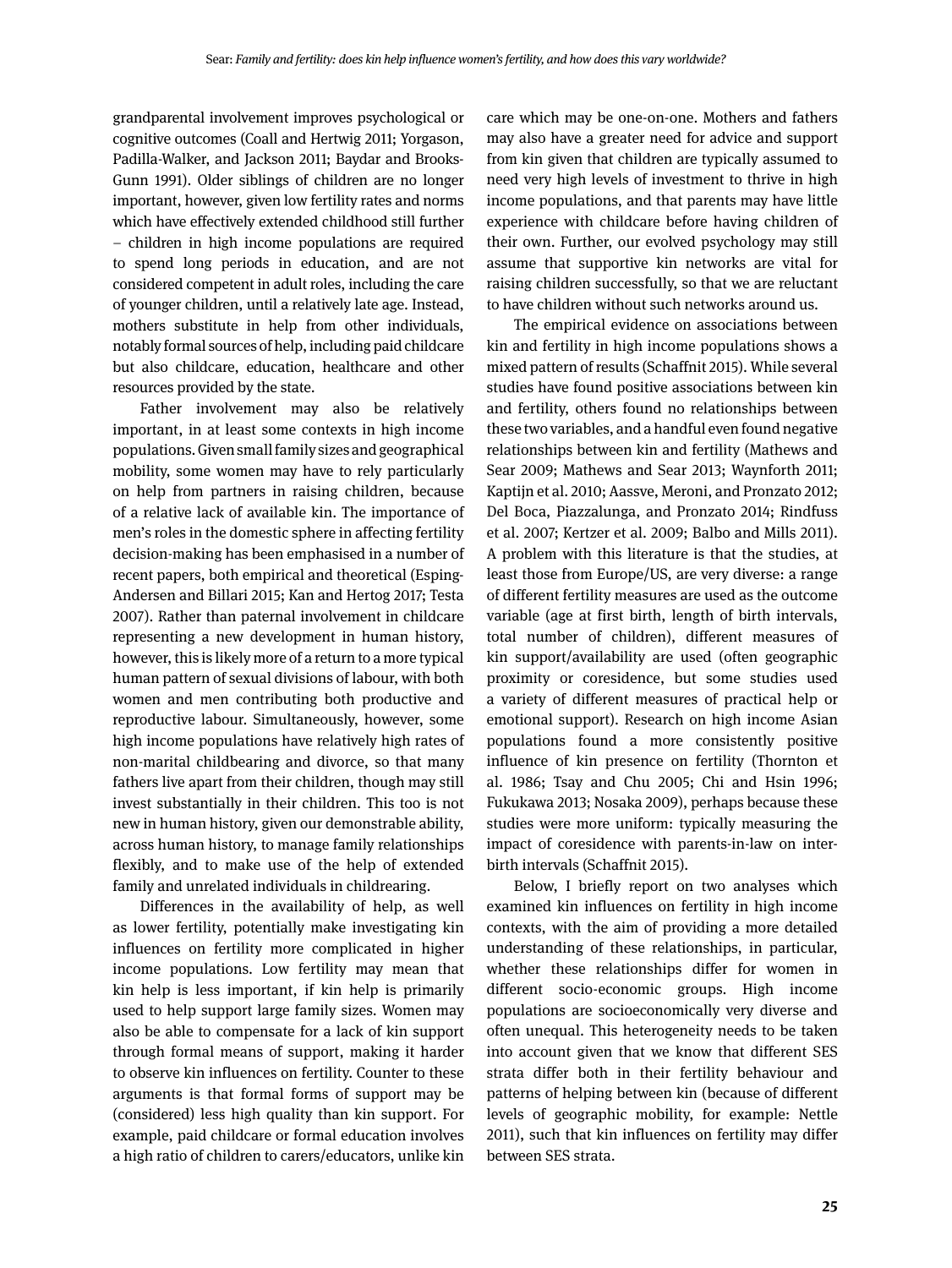The first analysis uses a large, multi-country dataset from Europe, in which we tested whether the availability of a woman's own parents is associated with three measures of fertility (Schaffnit and Sear 2014): age at first birth, total number of children and probability of childlessness (relatively high rates of non-marital childbearing mean data on a woman's in-laws is often less readily available in high income populations). Our analysis of Gender and Generations Programme (GGP) included data from 8 countries (Austria, Belgium, Bulgaria, France, Georgia, Lithuania, Norway, Russia), and although it allowed us to test for between-country differences in kin influences on fertility, we found (surprising) uniformity in our results across countries. We found some associations between kin and fertility, but these may be less clearly related to the provision of help than in the lower income contexts described above, since we were only able to use relatively crude indicators of parental availability. The death of the mother (but not father) was associated with a delayed first birth and a higher probability of childlessness, but not total number of children, suggesting that having a living mother positively influenced some aspects of fertility. In contrast, coresidence with parents reduces women's fertility: it delays first birth, increases the probability of childlessness and reduces the total number of children born. We suspect that coresidence with parents in the European context may be an indicator of the need for support on the part of the adult children, or alternatively an indication that the older generation need help from the younger generation, which would delay the younger generation's family formation. These relationships were particularly pronounced in women of lower socio-economic status, providing further evidence that coresidence may be an indicator of need in the European context.

Our second analysis, of Millennium Cohort Survey (MCS) data from the UK, allowed us to explore in greater detail patterns of helping behaviour between kin, and to test whether help was associated with the probability of having a second birth (a key indicator of overall fertility in such a low fertility context: Schaffnit and Sear 2017a). Before testing whether the provision of support was associated with the likelihood of second birth, we examined patterns of helping behaviour. We were particularly interested in the potential substitution of support: if support is necessary for women to reproduce (as predicted by the cooperative breeding hypothesis), then do women with a lack of one kind of support substitute in support from elsewhere (Harper and Ruicheva 2010)? Given the relative prominence of the nuclear family in the contemporary Western context, support is often provided by women's partners. In the MCS, we found that women without partners were, broadly, more likely to receive support from elsewhere: they were more likely to coreside with or receive financial support from their parents, more likely to report support from paid childcare sources and more likely to see friends often. These substitution effects were more pronounced among women in the lowest tercile of SES (who were much more likely to be unpartnered than those in the highest tercile); these women were also more likely to receive childcare from their parents if unpartnered (unlike the other SES terciles).

The MCS allowed us to conduct an unusually detailed analysis of whether several different types of support (childcare, financial support, emotional support) from different sources (partners, parents, parents-in-law, friends, formal sources of support such as paid childcare) were associated with fertility (see also: Tanskanen et al. 2014)). Our results suggest that, in the UK, who provides support matters less than the type of support provided. Broadly speaking, while emotional support (regardless of source) tends to be associated with higher likelihood of birth; financial support (from both parents and parentsin-law) is correlated with a *reduced* likelihood of birth (see also Schaffnit and Sear 2017b for a similar study which found different associations between emotional and financial support on fertility in the Netherlands). Results were roughly similar across SES groups, with the exception that childcare from kin increased the likelihood of progressing to second birth for lower, but not higher, income women (which may be because lower income women were more likely to receive childcare help from family than higher income women). This pattern of results may be explained because in high income populations the *perception* of support is more important in reproductive decisions than the provision of material support (perhaps with the exception of childcare). Further, direct financial transfers from family to women may be an indication of the need for extra support. Alternatively, or in addition, emotional measures of support may be more stable than material measures of support, if direct financial transfers fluctuate more over time, such that these emotional measures are better indicators of overall levels of support received by women during their reproductive lives.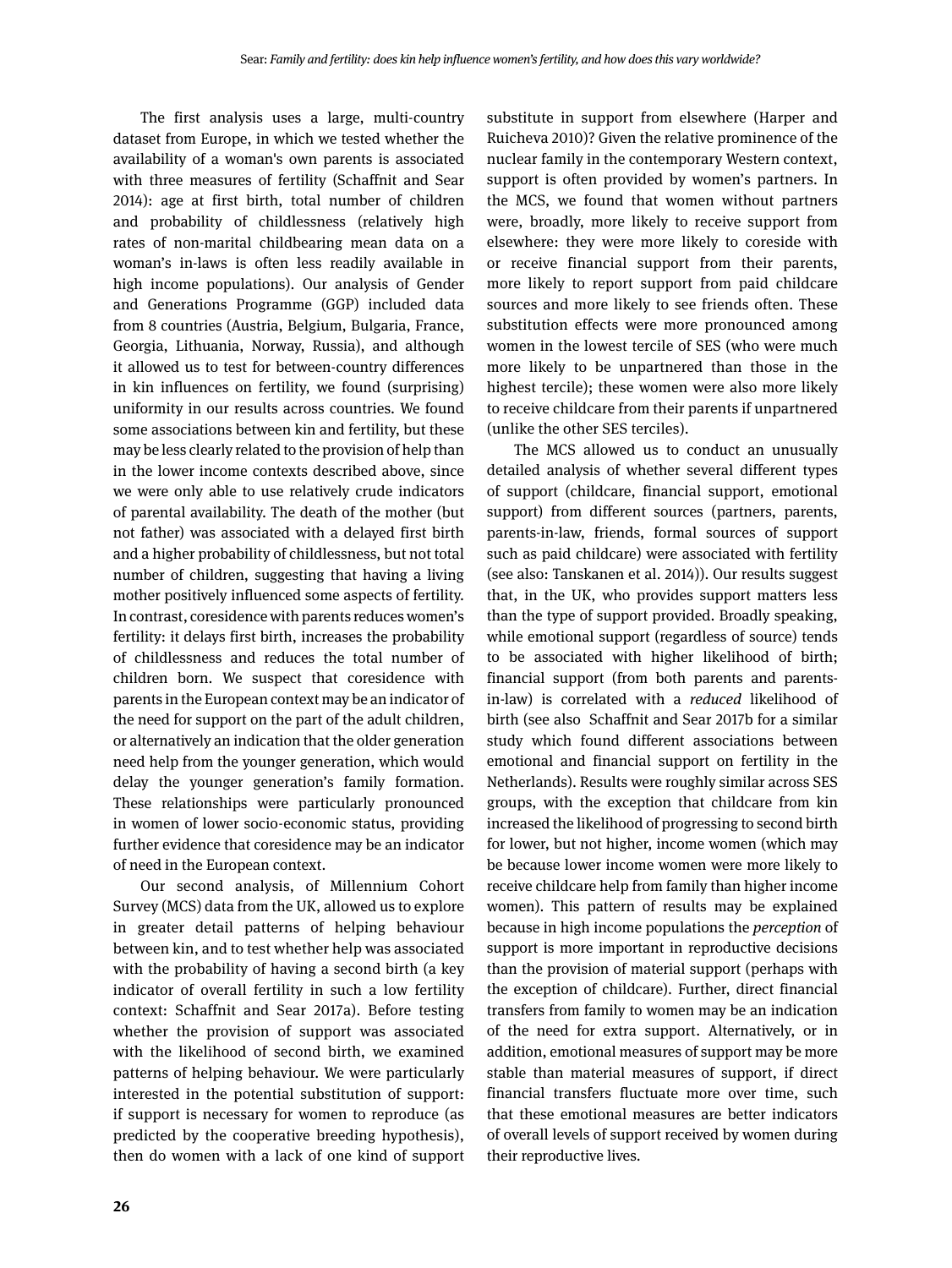### **Are kin always helpful?**

The cooperative breeding framework doesn't mean that all families will be models of harmonious cooperation. The need for cooperation between family members in raising children opens up the possibility of conflict within families (Sheppard and Sear 2016; Sear 2008; Strassmann and Garrard 2011; Mace 2013; Tomlin 1998; Ehrlich 2001). This may be conflict over the resources needed to raise children, and even competition over who within the family gets to reproduce. For example, models of intergenerational conflict have been developed to explain both why women stop having children relatively early in their lives (Cant and Johnstone 2008), and why first births may occur relatively late in women's lives (Moya and Sear 2014). Late in life women may give up reproductive opportunities in order to help younger women in their families have babies; this is the premise underlying the 'grandmother hypothesis' for the evolution of menopause, which has been proposed to explain why women universally stop reproducing by their late 40s, just half-way through their potential lifespan (Hawkes et al. 1998). While costs to the simultaneous reproduction of women and their mothers or mothersin-law have been shown (Lahdenperä et al. 2012; Sear, Mace, and McGregor 2000), attempts to determine whether reproductive conflict between generations influences variation in age at last birth, or menopause, in contemporary populations has so far received only limited support (Mace and Alvergne 2012; Snopkowski, Moya, and Sear 2014; Galbarczyk and Jasienska 2012), perhaps because menopause has largely solved the problem of intergenerational conflict over age at last birth, at a species level. There may be more scope for investigating whether age at first birth is influenced by intergenerational conflict over reproductive opportunities: early in their reproductive lives women may be helping the older generation of women raise children, leading to delayed first births in contexts where women are expected to help their mothers raise children (see next section).

In addition to competition within the family over who gets to reproduce, family members may come into conflict over reproduction because the interests of all family members are not perfectly aligned. For example, a persistent assumption in the literature is that men have desires for higher fertility than women, because they bear fewer costs of high fertility (Penn and Smith 2007; Greene and Biddlecom 2000). This has been proposed to explain why parents-in-law are more likely to be positively associated with fertility than a woman's own parents: parents-in-law are pronatal because they support and enforce the higher fertility desires of their sons, and are less concerned about the potential adverse health consequences of high rates of childbearing to women than are parents, because parents-in-law are not genetically related to their daughters-in-law (Sear, Mace, and McGregor 2003; Kadir et al. 2003). A theoretical modelling exercise, however, conducted as part of this ERC project, suggested that it is too simplistic to claim that differential costs of reproduction mean that men should have universally higher fertility preferences than women: men also suffer costs of reproduction, though these are different from the costs that women suffer; and the prevalence of monogamous marriage means that any costs of reproduction felt by wives will also impact their husband's reproductive success. So that the puzzles of why men do frequently (though not always) prefer larger family sizes than women, and why parents-in-law may be more pro-natal than parents, are still unexplained (Moya, Snopkowski, and Sear 2016). This example highlights one of the complications of investigating associations between kin and fertility: such associations may be influenced by factors other than helping between kin, such as social influence or conflict between relatives; mechanisms which require much greater investigation.

# **Kin availability in childhood and age at first birth**

The analysis and literature discussed above all tackles the question of whether the availability of kin around the time that women are making reproductive decisions is associated with those decisions. But one of the most studied relationships in the literature is that between the presence or absence of parents *in childhood* and women's age at first birth: the absence of the father in childhood, in particular, has been frequently associated with earlier age at reproductive development for girls, including earlier age at menarche and first birth, at least in high income populations (Webster et al. 2014; Kiernan 1992; Quinlan 2003; Sheppard et al. 2014). The explanation for this given by evolutionary authors is that the lack of the father indicates a relatively harsh environment, where lifespans will be relatively short (Rickard, Frankenhuis, and Nettle 2014; Ellis 2004; Chisholm 1993; Belsky, Steinberg, and Draper 1991).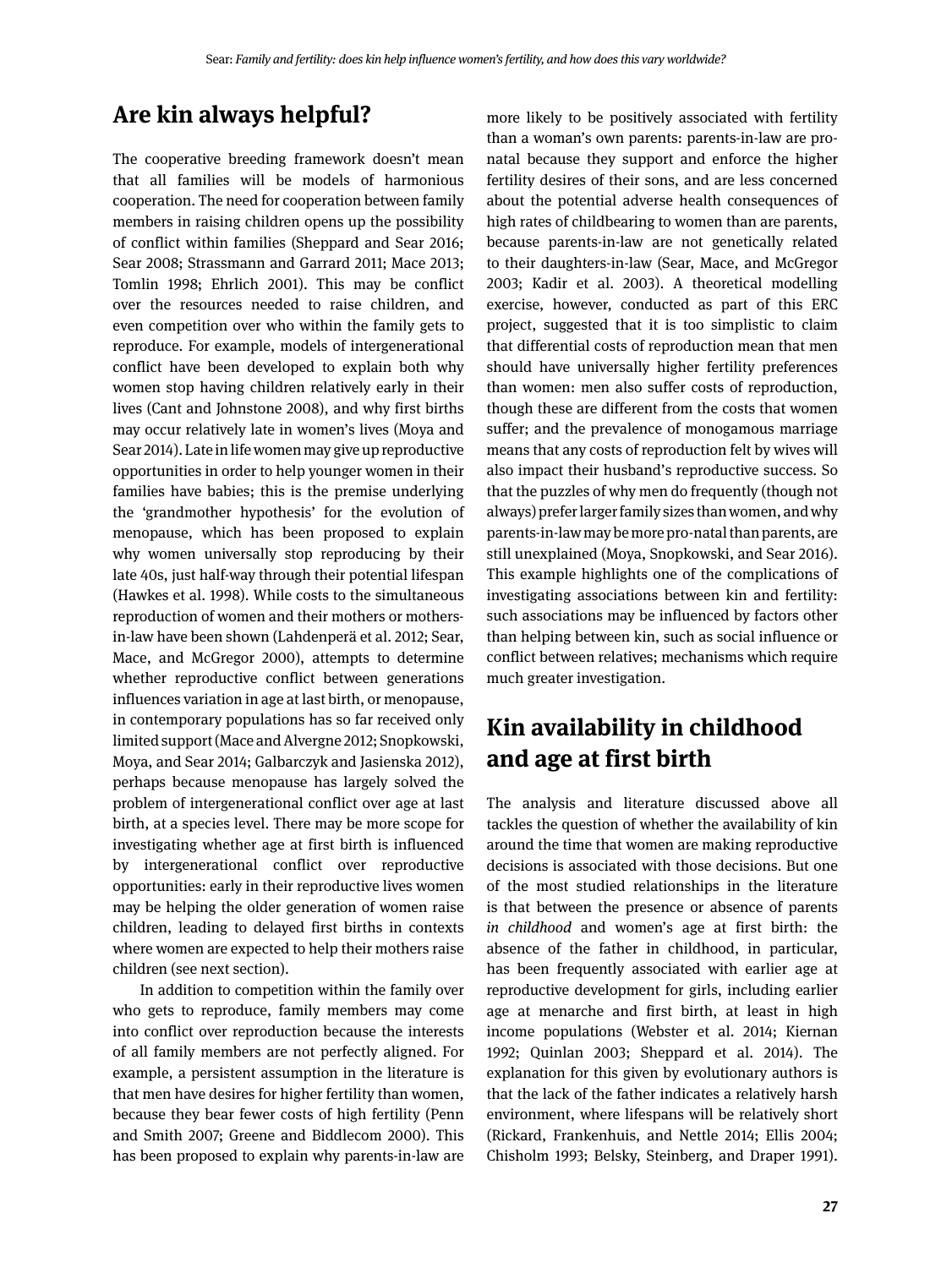This means that women should mature more quickly and have earlier first births, in order to make sure they have children before their (likely early) death. Other research confirms that harsh childhood environments, as measured by low socioeconomic status, are also associated with early first births (Nettle, Coall, and Dickins 2010). The sociologist Geronimus, taking a biosocial approach, explicitly brought kin into these arguments by suggesting one reason that girls in harsh environments should have earlier first births is to ensure that their mothers are still young and healthy enough to help them raise their children (Geronimus 1996).

Whether parental absence in childhood similarly affects age at first birth in lower/middle income contexts is less well studied. We have produced some work as part of this ERC project showing that father absence may also be associated with earlier first births in some lower/middle income contexts, but relationships in such contexts are much more variable than in high income populations (Moya et al., n.d.), and that father absence in childhood is not associated with earlier menarche as it seems to be in high income populations (Sheppard, Garcia, and Sear 2014; Sheppard, Snopkowski, and Sear 2014; see also Sohn 2017; Winking, Gurven, and Kaplan 2011). We suggested that an alternative (not necessarily mutually exclusive) hypothesis for why parental absence in childhood may be associated with earlier reproductive development is that it reflects an absence of intergenerational conflict (Moya and Sear 2014). Phrased differently, when parents are around, there is the potential for intergenerational conflict in childhood that parents may want their young adult children to stay at home and help raise younger siblings, rather than start having children themselves. Some evidence in support of this hypothesis has been found both in our own cross-cultural analysis of several low income populations (Moya et al., n.d.), and in a recent analysis of data from the UK (Smith 2017).

When considering the overall influence of kin on fertility, these associations need to be taken into account, not least because the direction of the association runs counter to the broad prediction from the cooperative breeding framework that kin availability should increase fertility. If (broadly speaking), the presence of kin in childhood delays first birth, but (broadly speaking) the presence of kin in adulthood speeds up progression to subsequent births, then is the overall influence of kin on fertility likely to be positive or negative? The (possibly unsatisfying) answer is likely to be: it depends on context. Context may affect the effect sizes of the relationships, the relative importance of age at first birth and interbirth intervals in determining overall fertility, and of course, kin influences themselves (which are variable between populations). So far, effect sizes have not been mentioned but, although many relationships between kin and fertility are statistically significant, effect sizes tend not to be large (at least in comparison to factors which do have substantial impacts on aspects of fertility, such as education). This means that, in high fertility societies, the overall influence of kin on fertility may be positive, if a small effect of family delaying age at first birth is overridden by small effects of family speeding up subsequent childbearing – simply because first births happen only once, whereas women may have several subsequent births. In low fertility societies, overall influences may be harder to predict: any influences on age at first birth may have limited effect on the total number of children born, since age at first birth is less strongly associated with total fertility than in high fertility contexts. Kin influences on subsequent fertility may be more important, though these influences may be more variable and context-specific than in high fertility populations.

#### **Conclusion**

Family matters, for fertility (and health) outcomes, though which family members matter depends on context. In low/middle income contexts, positive associations between the presence of kin and fertility are often observed, and are plausibly driven by the provision of help between family members. The picture is less clear-cut in high income contexts. While some positive associations between kin and fertility are seen, some *negative* associations are also observed, perhaps because some measures of family 'support' are in fact an indication of need on the part of the recipient, rather than an indication that the recipient has extra resources available which can be directed into childbearing. In high income contexts, different types of support appear to have different relationships with fertility: the provision of emotional support may be more important than material support, perhaps because material support can be provided by sources other than kin. Great care should be taken when measuring kin support, especially in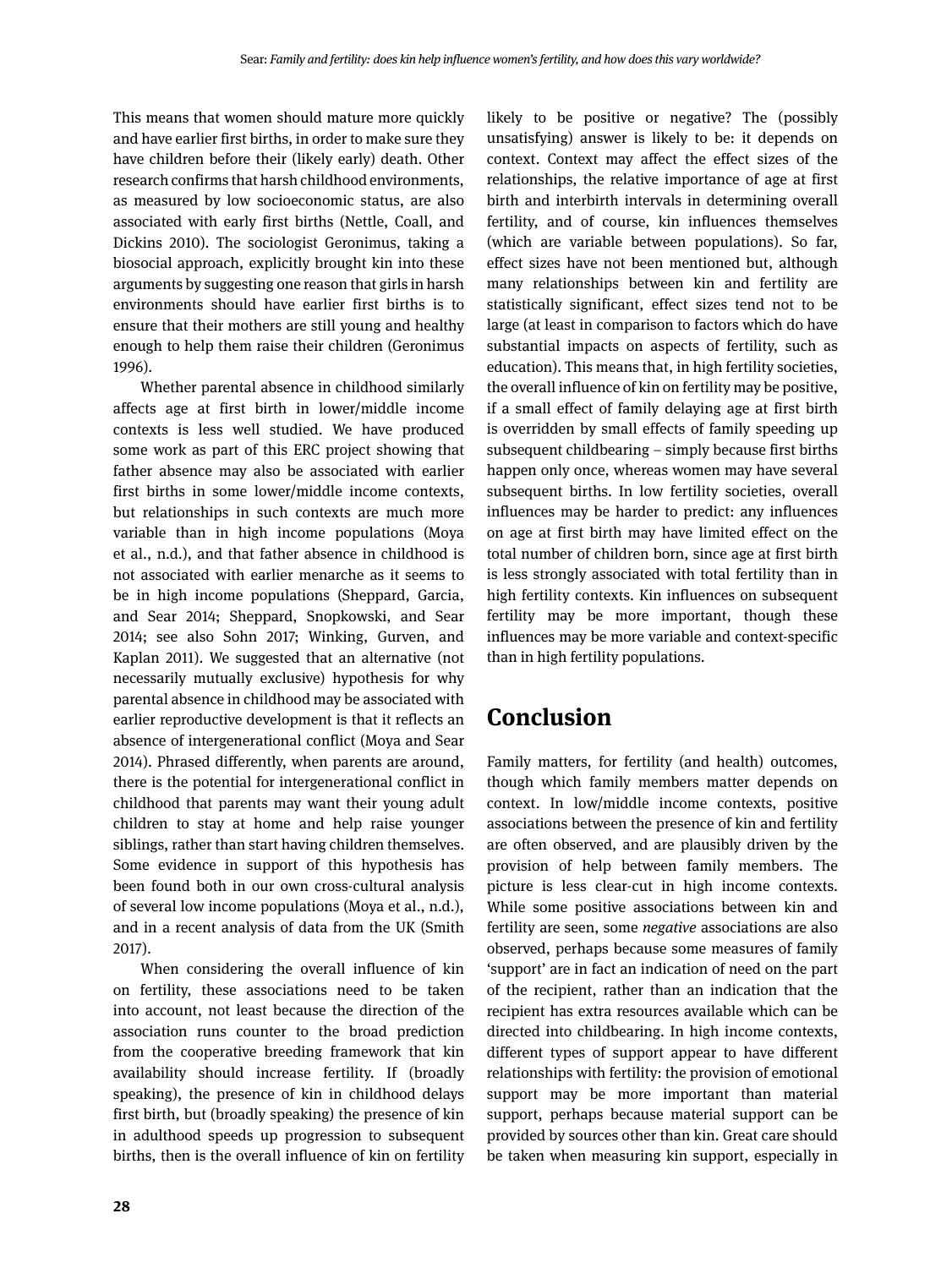high income contexts, since all support does not seem to be equal in terms of influencing fertility. Finally, heterogeneity within populations, particularly large, stratified societies, needs to be taken into account: in high income societies, particularly those with high levels of economic inequality, there may be variation in associations between kin and fertility, because of considerable heterogeneity in who provides women with support, with partners assuming importance for women who lack access to kin, but kin assuming more importance for those who lack access to partners.

In contemporary societies, of all levels of economic development, we have not 'lost our kin', since families remain important and common sources of support. The isolated nuclear family, male breadwinner-female homemaker model is therefore not a useful model of the family. Instead, a flexible model of the human family, with consistent support (though provided by a range of potential sources) from outside the parental relationship, as well as variable relationships between mothers and fathers, provides a much more accurate picture of how children are raised and reproductive decisions are made.

#### **Acknowledgements**

With enormous thanks to the European Research Council, who funded this work through a Starting Grant, StG-2010 263760-FAMMAT**.** This grant allowed me to work with Cristina Moya, Susie Schaffnit, Paula Sheppard and Kristin Snopkowski**,** without whom this paper would not be possible.

#### **References**

- Aassve, Arnstein, Elena Meroni, and Chiara Pronzato. 2012. "Grandparenting and Childbearing in the Extended Family." *European Journal of Population / Revue Européenne de Démographie* 28 (4): 499–518. doi:10.1007/ s10680-012-9273-2.
- Aubel, J, I Toure, and M Diagne. 2004. "Senegalese Grandmothers Promote Improved Maternal and Child Nutrition Practices: The Guardians of Tradition Are Not Averse to Change." *Social Science & Medicine* 59 (5): 945–59.
- Balbo, Nicoletta, and Melinda Mills. 2011. "The Influence of the Family Network on the Realisation of Fertility Intentions." *Vienna Yearbook of Population Research* 9. Vienna Institute of Demography (VID) of the Austrian Academy of Sciences in Vienna: 179–206.
- Basu, Alaka. 2017. "When Women Becaome Good for Families, Did Families Become Bad for Women? Historical Changes

in Women's Leisure as One Indicator of Their 'Status.'" In *International Population Conference*. Cape Town.

- Baydar, Nazli, and Jeanne Brooks-Gunn. 1991. "Effects of Maternal Employment and Child-Care Arrangements on Preschoolers' Cognitive and Behavioral Outcomes: Evidence from the Children of the National Longitudinal Survey of Youth." *Developmental Psychology* 27 (6). American Psychological Association: 932–45. doi:10.1037/0012-1649.27.6.932.
- Belsky, Jay, Laurence Steinberg, and Patricia Draper. 1991. "Childhood Experience, Interpersonal Development, and Reproductive Strategy: An Evolutionary Theory of Socialization." *Child Development* 62 (4): 647–70. doi:10.1111/j.1467-8624.1991.tb01558.x.
- Bengtson, V L. 2001. "Beyond the Nuclear Family: The Increasing Importance of Multigenerational Bonds." *Journal of Marriage and the Family* 63 (1): 1–16.
- Bengtsson, Tommy, Cameron Campbell, and James Z Lee. 2009. *Life under Pressure: Mortality and Living Standards in Europe and Asia, 1700-1900*. MIT Press.
- Bezner Kerr, Rachel, Laifolo Dakishoni, Lizzie Shumba, Rodgers Msachi, and Marko Chirwa. 2008. "'We Grandmothers Know Plenty': Breastfeeding, Complementary Feeding and the Multifaceted Role of Grandmothers in Malawi." *Social Science & Medicine* 66 (5): 1095–1105.
- Buchanan, Ann, and Anna Rotkirch. 2016. *Grandfathers: Global Perspectives*. Palgrave Macmillan.
- Burch, Thomas K, and Murray Gendell. 1970. "Extended Family Structure and Fertility: Some Conceptual and Methodological Issues." *Journal of Marriage and Family* 32 (2). National Council on Family Relations: 227–36.
- Caldwell, J C. 1978. "A Theory of Fertility: From High Plateau to de-Stabilisation." *Population and Development Review* 4 (4): 553–77.
- Cant, Michael A, and Rufus A Johnstone. 2008. "Reproductive Conflict and the Separation of Reproductive Generations in Humans." *Proceedings of the National Academy of Sciences* 105 (14): 5332–36. doi:10.1073/pnas.0711911105.
- Chi, P S K, and P L Hsin. 1996. "Family Structure and Fertility Behavior in Taiwan." *Population Research and Policy Review* 15 (4): 327–39.
- Chisholm, J S. 1993. "Death, Hope, and Sex: Life-History Theory and the Development of Reproductive Strategies." *Current Anthropology* 34 (1): 1–24.
- Coall, David A, and R Hertwig. 2010. "Grandparental Investment: Past, Present and Future." *Behavioral and Brain Sciences* 33 (1): 1–19.
- Coall, David A, and Ralph Hertwig. 2011. "Grandparental Investment: A Relic of the Past or a Resource for the Future?" *Current Directions in Psychological Science* 20 (2). SAGE PublicationsSage CA: Los Angeles, CA: 93–98. doi:10.1177/0963721411403269.
- Coall, David A, Sonja Hilbrand, and Ralph Hertwig. 2014. "Predictors of Grandparental Investment Decisions in Contemporary Europe: Biological Relatedness and Beyond." *PloS One* 9 (1). Public Library of Science: e84082. doi:10.1371/journal.pone.0084082.
- Coall, David A, Sonja Hilbrand, Rebecca Sear, and Ralph Hertwig. 2016. "A New Niche? The Theory of Grandfather Involvement." In *Grandfathers: Global Perspectives*, 21–44.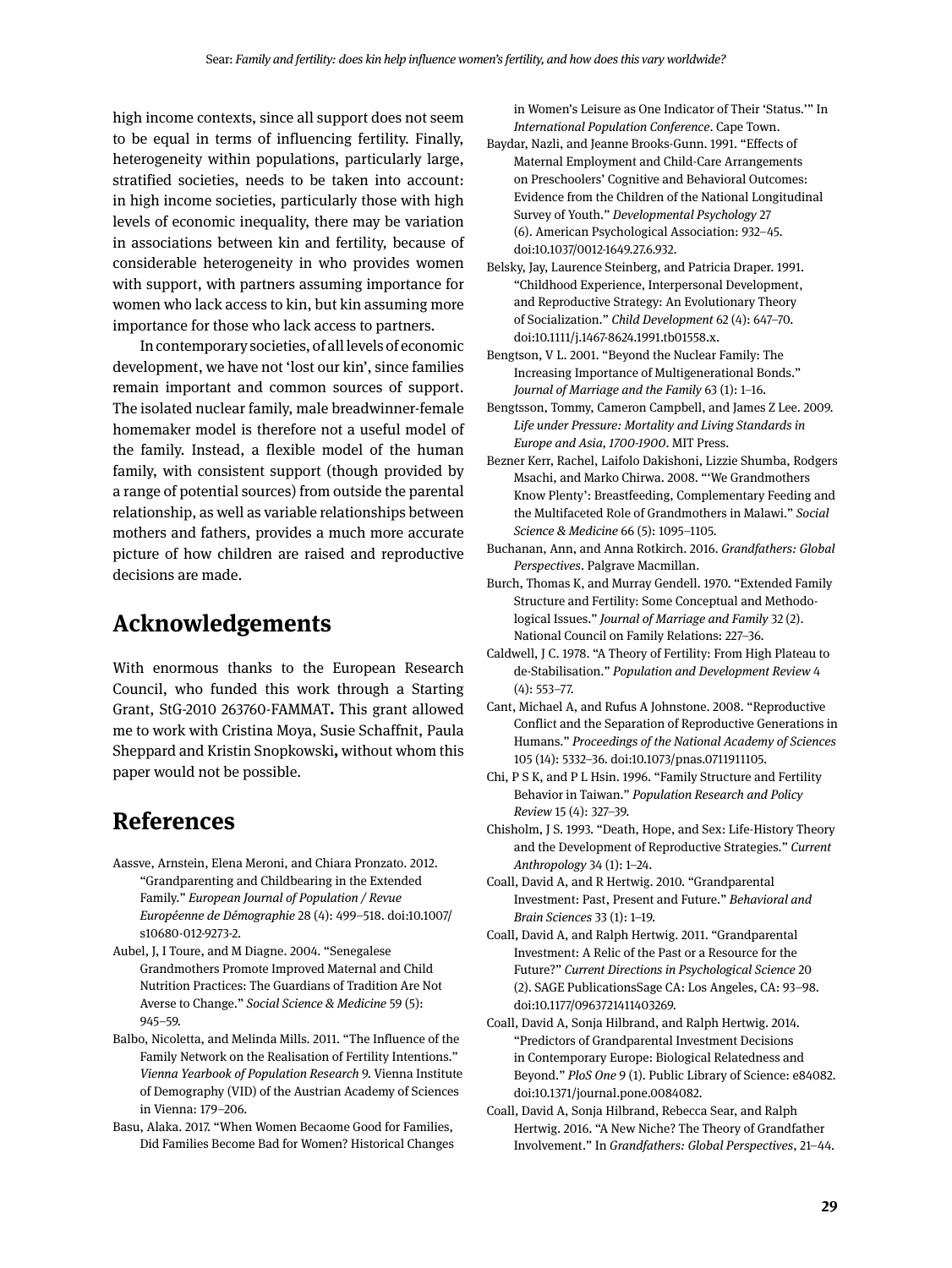Coontz, Stephanie. 2004. "The World Historical Transformation of Marriage." *Journal of Marriage and Family* 66 (4). Blackwell Publishing Ltd/Inc.: 974–79. doi:10.1111/j.0022- 2445.2004.00067.x.

Crompton, Rosemary, Suzan Lewis, and Clare Lyonette. 2007. "Introduction: The Unravelling of the 'Male Breadwinner' Model — and Some of Its Consequences." In *Women, Men, Work and Family in Europe*, edited by Rosemary Crompton, Suzan Lewis, and Clare Lyonette, 1–16. Palgrave Macmillan, London. doi:10.1007/978-0-230-80083-0\_1.

Daly, M, and M Wilson. 1984. "A Sociobiological Analysis of Human Infanticide." In *Infanticide: Comparative and Evolutionary Perspectives*, edited by G Hausfater and S B Hrdy, 487–502. New York: Aldine de Gruyter.

Del Boca, Daniela, Daniela Piazzalunga, and Chiara Pronzato. 2014. "Early Child Care and Child Outcomes: The Role of Grandparents." IZA Discussion Paper No. 8565.

Dong, Hao, Matteo Manfredini, Satomi Kurosu, Wenshan Yang, and James Z. Lee. 2017. "Kin and Birth Order Effects on Male Child Mortality: Three East Asian Populations, 1716–1945." *Evolution and Human Behavior* 38 (2). Elsevier: 208–16. doi:10.1016/j.evolhumbehav.2016.10.001.

Douglass, Richard L, and Brenda F McGadney-Douglass. 2008. "The Role of Grandmothers and Older Women in the Survival of Children with Kwashiorkor in Urban Accra, Ghana." *Research in Human Development* 5 (1): 26–43.

Dunifon, Rachel. 2013. "The Influence of Grandparents on the Lives of Children and Adolescents." *Child Development Perspectives* 7 (1): 55–60. doi:10.1111/cdep.12016.

Durette, Rob, Chandler Marrs, and Peter B Gray. 2011. "Fathers Faring Poorly: Results of an Internet-Based Survey of Fathers of Young Children." *American Journal of Men's Health* 5 (5): 395–401. doi:10.1177/1557988310378365.

Ehrlich, A S. 2001. "Power, Control and the Mother-in-Law Problem: Face-Offs in the American Nuclear Family." In *New Directions in Anthropological Kinship*, edited by L Stone, 175–84. Oxford: Rowman and Littlefield.

Ellis, Bruce J. 2004. "Timing of Pubertal Maturation in Girls: An Integrated Life History Approach." *Psychological Bulletin* 130 (6): 920–58.

Esping-Andersen, Gøsta, and Francesco C. Billari. 2015. "Re-Theorizing Family Demographics." *Population and Development Review* 41 (1). Wiley-Blackwell: 1–31. doi:10.1111/j.1728-4457.2015.00024.x.

Flinn, M V. 1992. "Paternal Care in a Caribbean Village." In *Father-Child Relations: Cultural and Biosocial Contexts*, edited by Hewlett. B.S., 57–84. New York: Aldine de Gruyter.

Fortunato, Laura. 2017. "Insights From Evolutionary Anthropology on the (Pre)history of the Nuclear Family." *Cross-Cultural Research*, February. SAGE PublicationsSage CA: Los Angeles, CA, 106939711769100. doi:10.1177/1069397117691006.

Fukukawa, Yasuyuki. 2013. "Grandparental Investment and Reproductive Success in Modern Japanese Society." *Journal of Evolutionary Psychology*, April. Akadémiai Kiadó, co-published with Springer Science+Business Media B.V., Formerly Kluwer Academic Publishers B.V.

Galbarczyk, Andrzej, and Grazyna Jasienska. 2012. "Timing of Natural Menopause Covaries with Timing of Birth of a First Daughter: Evidence for a Mother–daughter Evolutionary Contract?" *HOMO - Journal of Comparative Human Biology* 64 (3): 228–32.

Geronimus, A T. 1996. "What Teen Mothers Know." *Human Nature-an Interdisciplinary Biosocial Perspective* 7 (4): 323–52.

Gettler, Lee T. 2016. "Becoming DADS: Considering the Role of Cultural Context and Developmental Plasticity for Paternal Socioendocrinology." *Current Anthropology* 57 (S13). University of Chicago PressChicago, IL: S38–51. doi:10.1086/686149.

Gibson, M A, and R Mace. 2005. "Helpful Grandmothers in Rural Ethiopia: A Study of the Effect of Kin on Child Survival and Growth." *Evolution and Human Behavior* 26 (6): 469–82.

Glaser, Karen, Debora Price, Giogio Di Gessa, Eloi Ribe, Rachel Stuchbury, and Anthea Tinker. 2013. "Grandparenting in Europe: Family Policy and Grandparents' Role in Providing Childcare." doi:ISBN 978-0-9573281-6-7.

Goody, J. 1976. *Production and Reproduction*. Cambridge: Cambridge University Press.

Gray, Peter B., and Eulynis Brown. 2015. "Fatherhood in St. Kitts: Patterns and Predictors of Partnership and Paternal Dynamics in a Caribbean Island." *Fathering: A Journal of Theory, Research, and Practice about Men as Fathers*. doi:10.3149/fth.1301.18.

Gray, Peter B., and Alyssa N. Crittenden. 2014. "Father Darwin: Effects of Children on Men, Viewed from an Evolutionary Perspective." *Fathering* 12 (2). Men's Studies Press: 121.

Greene, M E, and A E Biddlecom. 2000. "Absent and Problematic Men: Demographic Accounts of Male Reproductive Roles." *Population and Development Review*  $26 (1): 81 - +$ .

Hahn-Holbrook, Jennifer, and Martie Haselton. 2014. "Is Postpartum Depression a Disease of Modern Civilization?" *Current Directions in Psychological Science* 23 (6). SAGE PublicationsSage CA: Los Angeles, CA: 395–400. doi:10.1177/0963721414547736.

Hakim, Catherine. 2003. "A New Approach to Explaining Fertility Patterns: Preference Theory." *Population and Development Review* 29 (3). Blackwell Publishing Ltd.: 349–74. doi:10.1111/j.1728-4457.2003.00349.x.

Hamilton, W D. 1964. "The Genetical Evolution of Social Behaviour I." *Journal of Theoretical Biology* 7: 1–16.

Harknett, Kristen, and Caroline Sten Hartnett. 2014. "The Gap between Births Intended and Births Achieved in 22 European Countries, 2004–07." *Population Studies* 68 (3). Routledge: 265–82. doi:10.1080/00324728.2014.899612.

Harper, Sarah. 2000. *Ageing Societies: Myths, Challenges and Opportunities*. London: Routledge.

Harper, Sarah, and Iva Ruicheva. 2010. "Grandmothers as Replacement Parents and Partners: The Role of Grandmotherhood in Single Parent Families." *Journal of Intergenerational Relationships* 8 (3). Taylor & Francis Group : 219–33. doi:10.1080/15350770.2010.498779.

Hawkes, K, J F O'Connell, and N G Blurton Jones. 1989. "Hardworking Hadza Grandmothers." In *Comparative Socioecology: The Behavioural Ecology of Humans and Other Mammals*, edited by V Standen and R A Foley, 341–66. Oxford: Blackwell.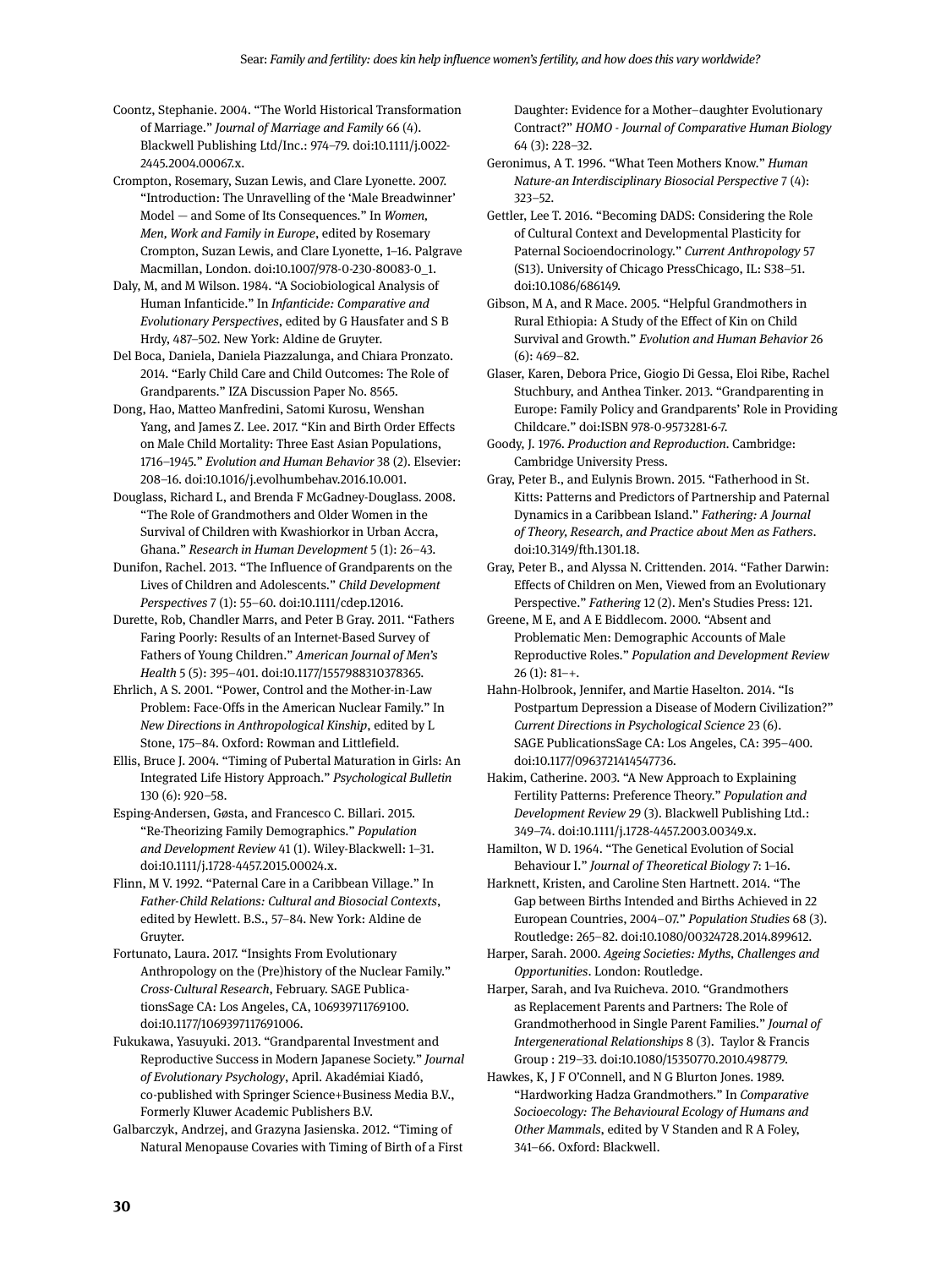- Hawkes, K, J F O'Connell, N G Blurton Jones, H Alvarez, and E L Charnov. 1998. "Grandmothering, Menopause and the Evolution of Human Life Histories." *Proceedings of the National Academy of Sciences, USA* 95: 1336–39.
- Hewlett, B S. 2000. "Culture, History and Sex: Anthropological Contributions to Conceptualizing Father Involvement." *Marriage and Family Review* 29 (2/3): 59–73.
- Hilbrand, Sonja, David A Coall, Denis Gerstorf, and Ralph Hertwig. 2017. "Caregiving within and beyond the Family Is Associated with Lower Mortality for the Caregiver: A Prospective Study." *Evolution and Human Behavior* 38 (3). Elsevier: 397–403. doi:10.1016/J. EVOLHUMBEHAV.2016.11.010.
- Hilbrand, Sonja, David A Coall, Andrea H Meyer, Denis Gerstorf, and Ralph Hertwig. 2017. "A Prospective Study of Associations among Helping, Health, and Longevity." *Social Science & Medicine* 187 (August). Pergamon: 109–17. doi:10.1016/J.SOCSCIMED.2017.06.035.
- Hill, Kim, and Hillard Kaplan. 1999. "Life History Traits in Humans: Theory and Empirical Studies." *Annual Review of Anthropology* 28: 397–430.
- Hill, Kim, and A Magdalena Hurtado. 2009. "Cooperative Breeding in South American Hunter-Gatherers." *Proceedings of the Royal Society B: Biological Sciences* 276 (1674): 3863–70. doi:10.1098/rspb.2009.1061.
- Hill, Kim R, Robert S Walker, Miran Božičević, James Eder, Thomas Headland, Barry Hewlett, A Magdalena Hurtado, Frank Marlowe, Polly Wiessner, and Brian Wood. 2011. "Co-Residence Patterns in Hunter-Gatherer Societies Show Unique Human Social Structure." *Science* 331 (6022): 1286–89. doi:10.1126/science.1199071.
- Hrdy, Sarah Blaffer 2000a. *Mother Nature: Maternal Instincts and the Shaping of the Species*. London: Vintage.
- ———. 2000b. "The Optimal Number of Fathers: Evolution, Demography, and History in the Shaping of Female Mate Preferences." *Annals of the New York Academy of Sciences* 907: 75–96.
- ———. 2005. "Cooperative Breeders with an Ace in the Hole." In *Grandmotherhood: The Evolutionary Significance of the Second Half of Female Life*, edited by E Voland, A Chasiotis, and W Schiefenhoevel, 295–317. New Brunswick: Rutgers University Press.
- ———. 2008. "Cooperative Breeding and the Paradox of Facultative Fathering ." In *Neurobiology of the Parental Brain*, edited by R S Bridges, 407–16. New York: Academic Press.
- ———. 2009. *Mothers and Others: The Evolutionary Origins of Mutual Understanding*. Cambridge, Massachusetts: Belknap Press.
- --. 2016. "Variable Postpartum Responsiveness among Humans and Other Primates with 'cooperative Breeding': A Comparative and Evolutionary Perspective." *Hormones and Behavior* 77 (January): 272–83. doi:10.1016/j. yhbeh.2015.10.016.
- Hrdy, Sarah Blaffer, and Daniela F Sieff. 2015. "The Natural History of Mothers and Infants: An Evolutionary and Anthropological Perspective." In *Understanding and Healing Emotional Trauma*, edited by Daniela F Sieff, 182–202. UK: Routledge.
- Ivey, P K. 2000. "Cooperative Reproduction in Ituri Forest Hunter-Gatherers: Who Cares for Efe Infants." *Current Anthropology* 41 (5): 856–66.
- Kadir, M M, F F Fikree, A Khan, and F Sajan. 2003. "Do Mothers-in-Law Matter? Family Dynamics and Fertility Decision-Making in Urban Squatter Settlements of Karachi, Pakistan." *Journal of Biosocial Science* 35 (4): 545–58.
- Kan, Man-Yee, and Ekaterina Hertog. 2017. "Domestic Division of Labour and Fertility Preference in China, Japan, South Korea, and Taiwan." *Demographic Research* 36 (February): 557–88. doi:10.4054/DemRes.2017.36.18.
- Kanji, Shireen. 2017. "Grandparent Care: A Key Factor in Mothers' Labour Force Participation in the UK." *Journal of Social Policy*, November. Cambridge University Press, 1–20. doi:10.1017/S004727941700071X.
- Kaplan, Hillard, and Jane Lancaster. 2003. "An Evolutionary and Ecological Analysis of Human Fertility, Mating Patterns and Parental Investment." In *Offspring: Human Fertility in Biodemographic Perspective*, edited by K W Wachter and R A Bulatao, 170–223. Washington: National Academies Press.
- Kaplan, Hillard S, Paul L Hooper, and Michael Gurven. 2009. "The Evolutionary and Ecological Roots of Human Social Organization." *Philosophical Transactions of the Royal Society B: Biological Sciences* 364 (1533): 3289–99. doi:10.1098/rstb.2009.0115.
- Kaptijn, Ralf, Fleur Thomese, Theo G van Tilburg, and Aart C Liefbroer. 2010. "How Grandparents Matter: Support for the Cooperative Breeding Hypothesis in a Contemporary Dutch Population." *Human Nature (Hawthorne, N.Y.)* 21 (4): 393–405. doi:10.1007/s12110-010-9098-9.
- Kertzer, David I, Michael J White, Laura Bernardi, and Giuseppe Gabrielli. 2009. "Italy's Path to Very Low Fertility: The Adequacy of Economic and Second Demographic Transition Theories." *European Journal of Population* 25 (1): 89–115. doi:10.1007/s10680-008-9159-5.

Kiernan, Kathleen E. 1992. "The Impact of Family Disruption in Childhood on Transitions Made in Young Adult Life." *Population Studies* 46 (2): 213–34.

- Kramer, K L. 2005. "Children's Help and the Pace of Reproduction: Cooperative Breeding in Humans." *Evolutionary Anthropology* 14 (6): 224–37.
- Kramer, K L, and P T Ellison. 2010. "Pooled Energy Budgets: Resituating Human Energy -Allocation Trade-Offs." *Evolutionary Anthropology: Issues, News, and Reviews* 19 (4). Wiley Subscription Services, Inc., A Wiley Company: 136–47. doi:10.1002/evan.20265.
- Lahdenperä, Mirkka, Duncan OS Gillespie, Virpi Lummaa, and Andrew F Russell. 2012. "Severe Intergenerational Reproductive Conflict and the Evolution of Menopause." *Ecology Letters* 15 (11): 1283–90.
- Laslett, Peter. 1988. "Family, Kinship and Collectivity as Systems of Support in Pre-Industrial Europe: A Consideration of the 'nuclear-Hardship' Hypothesis." *Continuity and Change* 3 (2). Cambridge University Press: 153. doi:10.1017/S026841600000093X.
- LeVine, R A, S Dixon, S LeVine, A Richman, P H Leiderman, C H Keefer, and T B Brazelton. 1996. *Childcare and Culture:*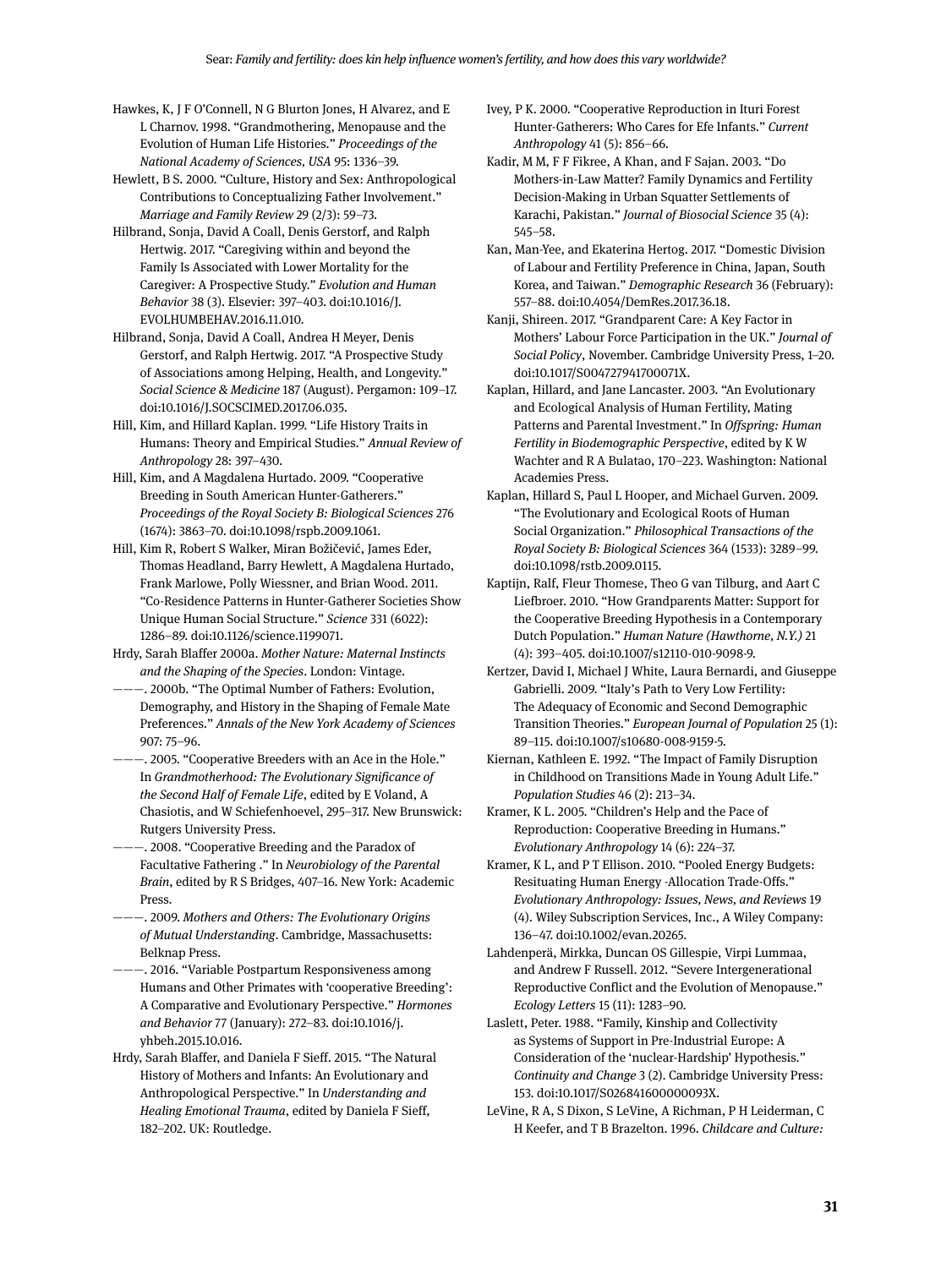*Lessons from Africa*. Cambridge: Cambridge University Press.

LeVine, R A 2014. "Attachment Theory as Cultural Ideology." In *Different Faces of Attachment: Cultural Variations on a Universal Human Need*, 50–65.

Mace, Ruth. 2013. "Cooperation and Conflict between Women in the Family." *Evolutionary Anthropology: Issues, News, and Reviews* 22 (5): 251–58. doi:10.1002/evan.21374.

Mace, Ruth, and Alexandra Alvergne. 2012. "Female Reproductive Competition within Families in Rural Gambia." *Proceedings. Biological Sciences* 279 (1736). The Royal Society: 2219–27. doi:10.1098/rspb.2011.2424.

Mace, Ruth, and Rebecca Sear. 2005. "Are Humans Cooperative Breeders?" In *Grandmotherhood: The Evolutionary Significance of the Second Half of Female Life*, edited by E Voland, A Chasiotis, and W Schiefenhoevel, 143–59. New Brunswick: Rutgers University Press.

Mathews, Paul S, and Rebecca Sear. 2009. "Family and Fertility: Kin Influence on the Probability of First Birth." *British Society for Population Studies Conference*. Brighton, UK.

Mathews, Paul S, and Rebecca Sear. 2013. "Family and Fertility: Kin Influence on the Progression to a Second Birth in the British Household Panel Study." *PloS One* 8 (3). Public Library of Science: e56941. doi:10.1371/journal. pone.0056941.

Mattison, Siobhán M., Brooke Scelza, and Tami Blumenfield. 2014. "Paternal Investment and the Positive Effects of Fathers among the Matrilineal Mosuo of Southwest China." *American Anthropologist* 116 (3): 591–610. doi:10.1111/aman.12125.

McAllister, Lisa, Michael Gurven, Hillard Kaplan, and Jonathan Stieglitz. 2012. "Why Do Women Have More Children than They Want? Understanding Differences in Women's Ideal and Actual Family Size in a Natural Fertility Population." *American Journal of Human Biology* 24 (6). Wiley Subscription Services, Inc., A Wiley Company: 786–99. doi:10.1002/ajhb.22316.

McAllister, Lisa, Gillian Pepper, Sandra Virgo, and David A Coall. 2016. "The Evolved Psychological Mechanisms of Fertility Motivation: Hunting for Causation in a Sea of Correlation." *Philosophical Transactions of the Royal Society B, Biological Sciences*.

Meehan, Courtney L 2005. "The Effects of Residential Locality on Parental and Alloparental Investment among the Aka Foragers of the Central African Republic." *Human Nature* 16 (1): 58–80.

———. 2008. "Allomaternal Investment and Relational Uncertainty among Ngandu Farmers of the Central African Republic." *Human Nature* 19 (2): 211–26. doi:10.1007/ s12110-008-9039-z.

Meehan, Courtney L, Courtney Helfrecht, and Robert J Quinlan. 2014. "Cooperative Breeding and Aka Children's Nutritional Status: Is Flexibility Key?" *American Journal of Physical Anthropology* 153 (4): 513–25. doi:10.1002/ ajpa.22415.

Moya, Cristina, Monique Borgerhoff Mulder, Heidi Colleran, Drew Gerkey, Mhairi A. Gibson, Michael Gurven, Joseph Henrich, et al. n.d. "Intergenerational Conflict May Explain Why Parents Delay the Onset of Their Children's Reproduction: A Cross-Cultural Analysis."

Moya, Cristina, and Rebecca Sear. n.d. "Family Matters, but How? A Theoretical Framework for Parsing Mechanisms of Kin Influence on Reproductive Outcomes."

———. 2014. "Intergenerational Conflicts May Help Explain Parental Absence Effects on Reproductive Timing: A Model of Age at First Birth in Humans." *PeerJ* 2 (January). PeerJ Inc.: e512. doi:10.7717/peerj.512.

Moya, Cristina, Kristin Snopkowski, and Rebecca Sear. 2016. "What Do Men Want? Re-Examining Whether Men Really Benefit from Higher Fertility than Is Optimal for Women." *Philosophical Transactions of the Royal Society B, Biological Sciences* 371 (1692): 20150149.

Myers, Sarah, Oskar Burger, and Sarah E. Johns. 2016. "Postnatal Depression and Reproductive Success in Modern, Low-Fertility Contexts." *Evolution, Medicine, and Public Health* 2016 (1). Oxford University Press: 71–84. doi:10.1093/emph/eow003.

Nettle, Daniel. 2011. "Flexibility in Reproductive Timing in Human Females: Integrating Ultimate and Proximate Explanations." *Philosophical Transactions of the Royal Society B: Biological Sciences* 366 (1563): 357–65.

Nettle, Daniel, David A Coall, and Thomas E Dickins. 2010. "Early-Life Conditions and Age at First Pregnancy in British Women." *Proceedings of the Royal Society B: Biological Sciences*. doi:10.1098/rspb.2010.1726.

Newson, L, T Postmes, S E G Lea, and P Webley. 2005. "Why Are Modern Families Small? Toward an Evolutionary and Cultural Explanation for the Demographic Transition." *Personality and Social Psychology Review* 9 (4): 360–75.

Nosaka, Akiko. 2009. "The M-Shaped Dilemma: Life Strategies and Fertility Trends among Working Women in Contemporary Japan." *Ethnology: An International Journal of Cultural and Social Anthropology*.

Otto, Hiltrud, and Heidi Keller. 2014. *Different Faces of Attachment: Cultural Variations on a Universal Human Need*. Cambridge University Press.

Penn, Dustin J, and Ken R Smith. 2007. "Differential Fitness Costs of Reproduction between the Sexes." *PNAS* 104 (2): 553–58. doi:10.1073/pnas.0609301103.

Popenoe, David. 1993. "American Family Decline, 1960-1990: A Review and Appraisal." *Journal of Marriage and the Family* 55 (3): 527. doi:10.2307/353333.

Quinlan, R J. 2003. "Father Absence, Parental Care, and Female Reproductive Development." *Evolution and Human Behavior* 24 (6): 376–90.

Reiches, M, P T Ellison, S Lipson, K Sharrock, E Gardiner, and L G Duncan. 2009. "Pooled Energy Budget and Human Evolution." *American Journal of Human Biology*.

Rickard, Ian J., Willem E. Frankenhuis, and Daniel Nettle. 2014. "Why Are Childhood Family Factors Associated With Timing of Maturation? A Role for Internal Prediction." *Perspectives on Psychological Science* 9 (1). SAGE PublicationsSage CA: Los Angeles, CA: 3–15. doi:10.1177/1745691613513467.

Rindfuss, Ronald R., David K. Guilkey, S. Philip. Morgan, Øystein. Kravdal, and Karen Benjamin. Guzzo. 2007. "Child Care Availability and First-Birth Timing in Norway." *Demography* 44 (2): 345–72. doi:10.1353/dem.2007.0017.

Ruggles, Steven. 1986. "Availability of Kin and the Demography of Historical Family Structure." *Historical Methods: A*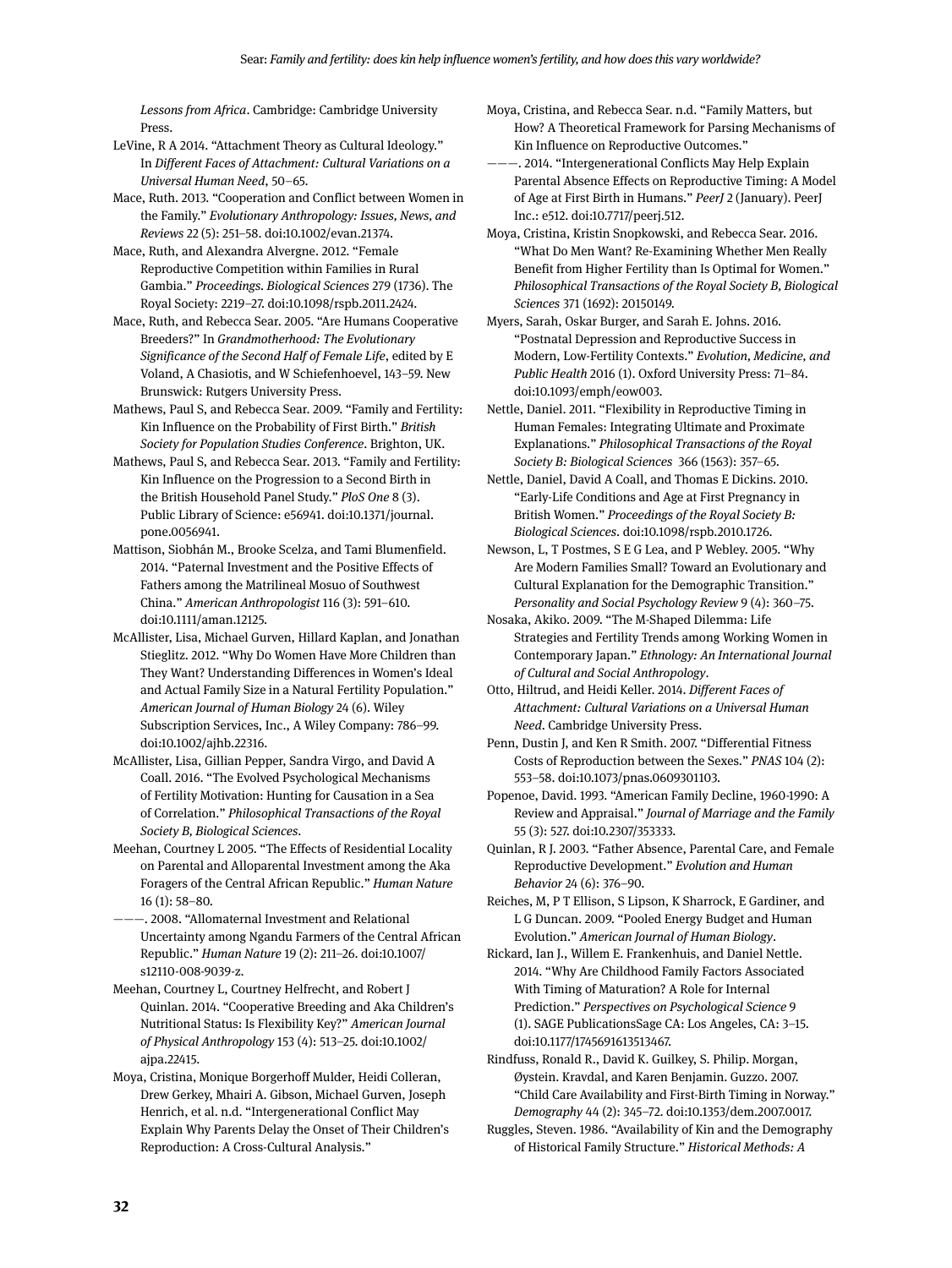*Journal of Quantitative and Interdisciplinary History* 19 (3). Taylor & Francis Group : 93–102. doi:10.1080/01615440.198 6.9955249.

- ———. 2010. "Stem Families and Joint Families in Comparative Historical Perspective." *Population and Development Review* 36 (3). NIH Public Access: 563–77.
- Scelza, Brooke A, and Joan B Silk. 2014. "Fosterage as a System of Dispersed Cooperative Breeding: Evidence from the Himba." *Human Nature (Hawthorne, N.Y.)* 25 (4): 448–64. doi:10.1007/s12110-014-9211-6.
- Schaffnit, Susan B, and Rebecca Sear. 2014. "Wealth Modifies Relationships between Kin and Women's Fertility in High-Income Countries." *Behavioral Ecology* 25 (4): 834–42. doi:10.1093/beheco/aru059.
- $-$ . 2017a. "Support for New Mothers and Fertility in the United Kingdom: Not All Support Is Equal in the Decision to Have a Second Child." *Population Studies* 71 (3): 345–61.
- $-$ . 2017b. "Supportive Families versus Support from Families: The Decision to Have a Child in the Netherlands." *Demographic Research2* 37 (4): 414–54.
- Sear, Rebecca. 2008. "Kin and Child Survival in Rural Malawi - Are Matrilineal Kin Always Beneficial in a Matrilineal Society?" *Human Nature-an Interdisciplinary Biosocial Perspective* 19 (3): 277–93. doi:10.1007/s12110-008-9042-4.
- ———. 2015. "Evolutionary Contributions to the Study of Human Fertility." *Population Studies* 69 Suppl 1 (April). Routledge: S39-55. doi:10.1080/00324728.2014.982905.
- ———. 2016. "Beyond the Nuclear Family: An Evolutionary Perspective on Parenting." *Current Opinion in Psychology* 7 (August): 98–103. doi:10.1016/j.copsyc.2015.08.013.
- Sear, Rebecca, and David A Coall. 2011. "How Much Does Family Matter? Cooperative Breeding and the Demographic Transition." *Population and Development Review* 37 (Supplement s1): 81–112.
- Sear, Rebecca, David W Lawson, Hillard Kaplan, and Mary K Shenk. 2016. "Understanding Variation in Human Fertility: What Can We Learn from Evolutionary Demography?" *Philosophical Transactions of the Royal Society of London. Series B, Biological Sciences* 371 (1692). The Royal Society: 206–64. doi:10.1098/rstb.2015.0144.
- Sear, Rebecca, and Ruth Mace. 2008. "Who Keeps Children Alive? A Review of the Effects of Kin on Child Survival." *Evolution and Human Behavior* 29 (1): 1–18.
- Sear, Rebecca, Ruth Mace, and Ian A McGregor. 2000. "Maternal Grandmothers Improve the Nutritional Status and Survival of Children in Rural Gambia." *Proceedings of the Royal Society of London, Series B, Biological Sciences* 267: 461–67.
- ———. 2003. "The Effects of Kin on Female Fertility in Rural Gambia." *Evolution and Human Behavior* 24: 25–42.
- Shenk, Mary K., and Siobhán M. Mattison. 2011. "The Rebirth of Kinship." *Human Nature* 22 (1–2). Springer US: 1–15. doi:10.1007/s12110-011-9105-9.
- Sheppard, Paula, Justin R Garcia, and Rebecca Sear. 2014. "A Not-so-Grim Tale: How Childhood Family Structure Influences Reproductive and Risk-Taking Outcomes in a Historical U.S. Population." *PloS One* 9 (3). Public Library of Science: e89539. doi:10.1371/journal.pone.0089539.
- Sheppard, Paula, Susan B Schaffnit, Justin R Garcia, and Rebecca Sear. 2014. "Fostering Relations: First Sex and Marital Timings for Children Raised by Kin and Non-Kin

Carers." *Evolution and Human Behavior* 35 (3): 161–68. doi:10.1016/j.evolhumbehav.2013.12.002.

- Sheppard, Paula, and Rebecca Sear. 2016. "Do Grandparents Compete with or Support Their Grandchildren? In Guatemala, Paternal Grandmothers May Compete, and Maternal Grandmothers May Cooperate." *Royal Society Open Science* 3 (4).
- Sheppard, Paula, Kristin Snopkowski, and Rebecca Sear. 2014. "Father Absence and Reproduction-Related Outcomes in Malaysia, a Transitional Fertility Population." *Human Nature (Hawthorne, N.Y.)* 25 (2): 213–34. doi:10.1007/s12110- 014-9195-2.
- Silverstein, Louise B., Carl F. Auerbach, and Ronald F. Levant. 2002. "Contemporary Fathers Reconstructing Masculinity: Clinical Implications of Gender Role Strain." *Professional Psychology: Research and Practice* 33 (4): 361–69. doi:10.1037/0735-7028.33.4.361.
- Smith, Daniel. 2017. "O Brother, Where Art Thou? Investment in Siblings for Inclusive Fitness Benefits, Not Father Absence, Predicts Earlier Age at Menarche." *Biology Letters* 13 (10). The Royal Society: 20170464. doi:10.1098/rsbl.2017.0464.
- Snopkowski, Kristin, Cristina Moya, and Rebecca Sear. 2014. "A Test of the Intergenerational Conflict Model in Indonesia Shows No Evidence of Earlier Menopause in Female-Dispersing Groups." *Proceedings. Biological Sciences / The Royal Society* 281 (1788): 20140580. doi:10.1098/ rspb.2014.0580.
- Snopkowski, Kristin, and Rebecca Sear. 2013. "Kin Influences on Fertility in Thailand: Effects and Mechanisms." *Evolution and Human Behavior* 34 (2): 130–38. doi:10.1016/j. evolhumbehav.2012.11.004.
- ———. 2015. "Grandparental Help in Indonesia Is Directed Preferentially towards Needier Descendants: A Potential Confounder When Exploring Grandparental Influences on Child Health." *Social Science & Medicine (1982)* 128 (March): 105–14. doi:10.1016/j.socscimed.2015.01.012.
- -. 2016. "Does Grandparental Help Mediate the Relationship between Kin Presence and Fertility?" *Demographic Research* 34 (17).
- Sohn, Kitae. 2017. "The Null Relation between Father Absence and Earlier Menarche." *Human Nature* 28 (4). Springer US: 407–22. doi:10.1007/s12110-017-9299-6.
- Strassmann, Beverly, and Wendy Garrard. 2011. "Alternatives to the Grandmother Hypothesis: A Meta-Analysis of the Association between Grandparental and Grandchild Survival in Patrilineal Populations." *Human Nature* 22 (1). Springer New York: 201–22. doi:10.1007/s12110-011-9114-8.
- Tanskanen, Antti O., Markus Jokela, Mirkka Danielsbacka, and Anna Rotkirch. 2014. "Grandparental Effects on Fertility Vary by Lineage in the United Kingdom." *Human Nature* 25 (2). Springer US: 269–84. doi:10.1007/s12110-014-9200-9.
- Testa, Maria Rita. 2007. "Childbearing Preferences and Family Issues in Europe: Evidence from the Eurobarometer 2006 Survey." *Vienna Yearbook of Population Research* 5 (1). Vienna Institute of Demography (VID) of the Austrian Academy of Sciences in Vienna: 357–79.
- Thornton, Arland, Freedman Ronald, Sun Te-Hsiung, and Chang Ming-Cheng. 1986. "Intergenerational Relations and Reproductive Behavior in Taiwan." *Demography* 23 (2). Population Association of America: 185–97.